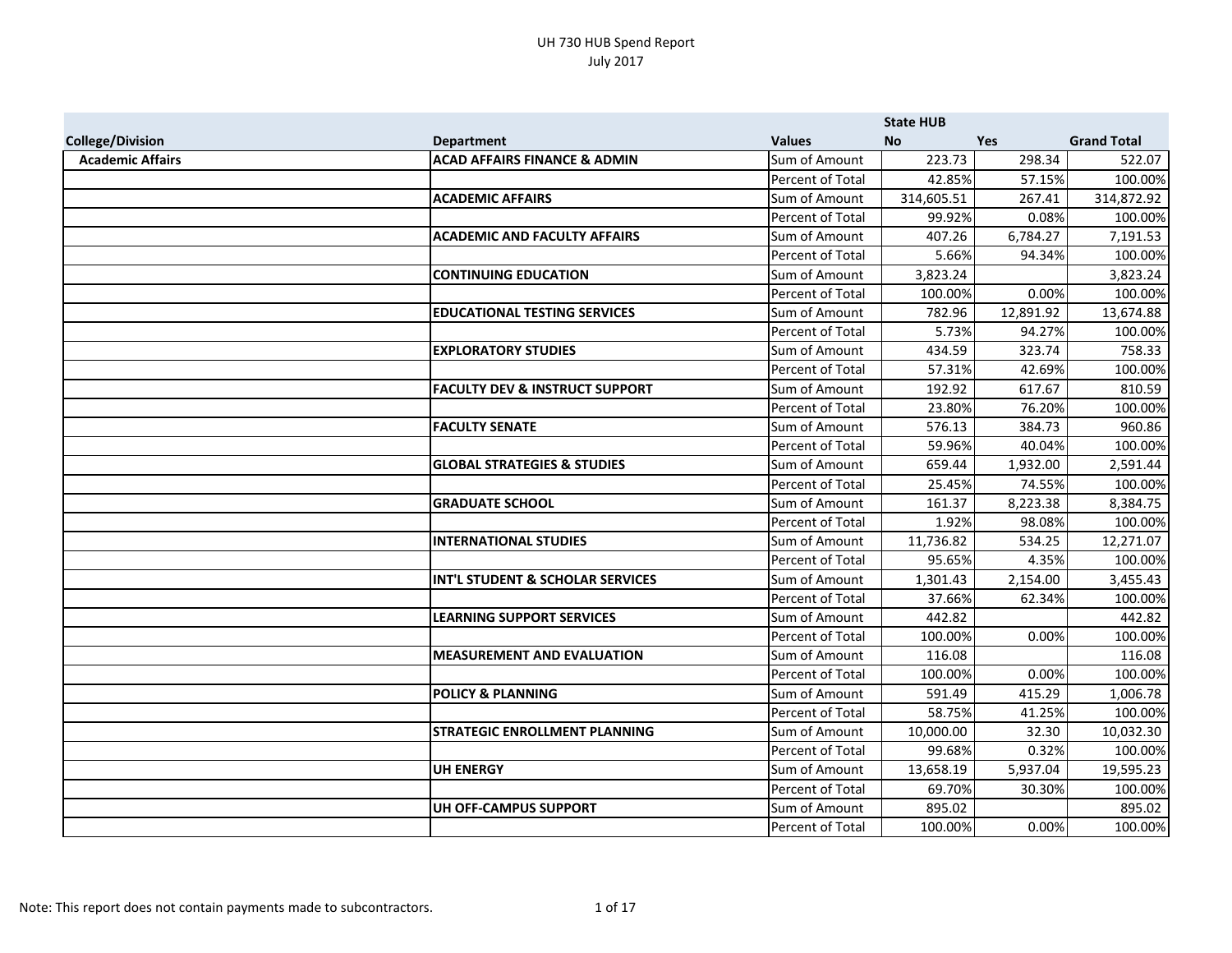|                                          |                                       |                         | <b>State HUB</b> |            |                    |
|------------------------------------------|---------------------------------------|-------------------------|------------------|------------|--------------------|
| <b>College/Division</b>                  | <b>Department</b>                     | <b>Values</b>           | <b>No</b>        | <b>Yes</b> | <b>Grand Total</b> |
| <b>Academic Affairs</b>                  | <b>UH SUGAR LAND</b>                  | Sum of Amount           | 70,882.51        | 58,145.96  | 129,028.47         |
|                                          |                                       | Percent of Total        | 54.94%           | 45.06%     | 100.00%            |
|                                          | <b>UNDERGRADUATE ACADEMIC AFFAIRS</b> | Sum of Amount           | 79.59            |            | 79.59              |
|                                          |                                       | Percent of Total        | 100.00%          | 0.00%      | 100.00%            |
|                                          | UNDERGRADUATE STUDENT SUCCESS         | Sum of Amount           | 2,047.22         | 1,082.14   | 3,129.36           |
|                                          |                                       | <b>Percent of Total</b> | 65.42%           | 34.58%     | 100.00%            |
|                                          | UNDERGRADUATE STUDENT SUCCESS CTR     | Sum of Amount           | 116.44           |            | 116.44             |
|                                          |                                       | Percent of Total        | 100.00%          | 0.00%      | 100.00%            |
|                                          | <b>WRITING CENTER</b>                 | Sum of Amount           | 876.01           |            | 876.01             |
|                                          |                                       | Percent of Total        | 100.00%          | 0.00%      | 100.00%            |
| <b>Academic Affairs Sum of Amount</b>    |                                       |                         | 434,610.77       | 100,024.44 | 534,635.21         |
| <b>Academic Affairs Percent of Total</b> |                                       |                         | 81.29%           | 18.71%     | 100.00%            |
| <b>Administration and Finance</b>        | <b>ADMINISTRATION &amp; FINANCE</b>   | Sum of Amount           | 50,758.77        | 3,760.18   | 54,518.95          |
|                                          |                                       | Percent of Total        | 93.10%           | 6.90%      | 100.00%            |
|                                          | <b>AUXILIARY SERVICES OPERATIONS</b>  | Sum of Amount           | 43,154.07        | 14,082.82  | 57,236.89          |
|                                          |                                       | Percent of Total        | 75.40%           | 24.60%     | 100.00%            |
|                                          | <b>BUDGET</b>                         | Sum of Amount           | 397.22           | 399.72     | 796.94             |
|                                          |                                       | Percent of Total        | 49.84%           | 50.16%     | 100.00%            |
|                                          | <b>BUSINESS SERVICES</b>              | Sum of Amount           | 153.68           | 4,864.56   | 5,018.24           |
|                                          |                                       | Percent of Total        | 3.06%            | 96.94%     | 100.00%            |
|                                          | <b>BUSINESS SERVICES III</b>          | Sum of Amount           | 604.55           | 378.37     | 982.92             |
|                                          |                                       | Percent of Total        | 61.51%           | 38.49%     | 100.00%            |
|                                          | <b>BUSINESS SERVICES SITE II</b>      | Sum of Amount           | 428.29           |            | 428.29             |
|                                          |                                       | Percent of Total        | 100.00%          | 0.00%      | 100.00%            |
|                                          | <b>CENTRAL FACILITY SERVICES</b>      | Sum of Amount           | 403.31           |            | 403.31             |
|                                          |                                       | Percent of Total        | 100.00%          | 0.00%      | 100.00%            |
|                                          | <b>COUGAR CARD</b>                    | Sum of Amount           | 6,132.97         | 240.43     | 6,373.40           |
|                                          |                                       | Percent of Total        | 96.23%           | 3.77%      | 100.00%            |
|                                          | <b>CULLEN PERFORMANCE HALL</b>        | Sum of Amount           | 154,903.84       |            | 154,903.84         |
|                                          |                                       | Percent of Total        | 100.00%          | 0.00%      | 100.00%            |
|                                          | DEPT OF PUBLIC SAFETY ADMINIST        | Sum of Amount           | 25,077.00        |            | 25,077.00          |
|                                          |                                       | Percent of Total        | 100.00%          | 0.00%      | 100.00%            |
|                                          | <b>EMERGENCY MANAGEMENT</b>           | Sum of Amount           | 1,804.14         |            | 1,804.14           |
|                                          |                                       | Percent of Total        | 100.00%          | 0.00%      | 100.00%            |
|                                          | <b>ENTERPRISE SYSTEMS</b>             | Sum of Amount           | 20,601.30        | 163,963.08 | 184,564.38         |
|                                          |                                       | Percent of Total        | 11.16%           | 88.84%     | 100.00%            |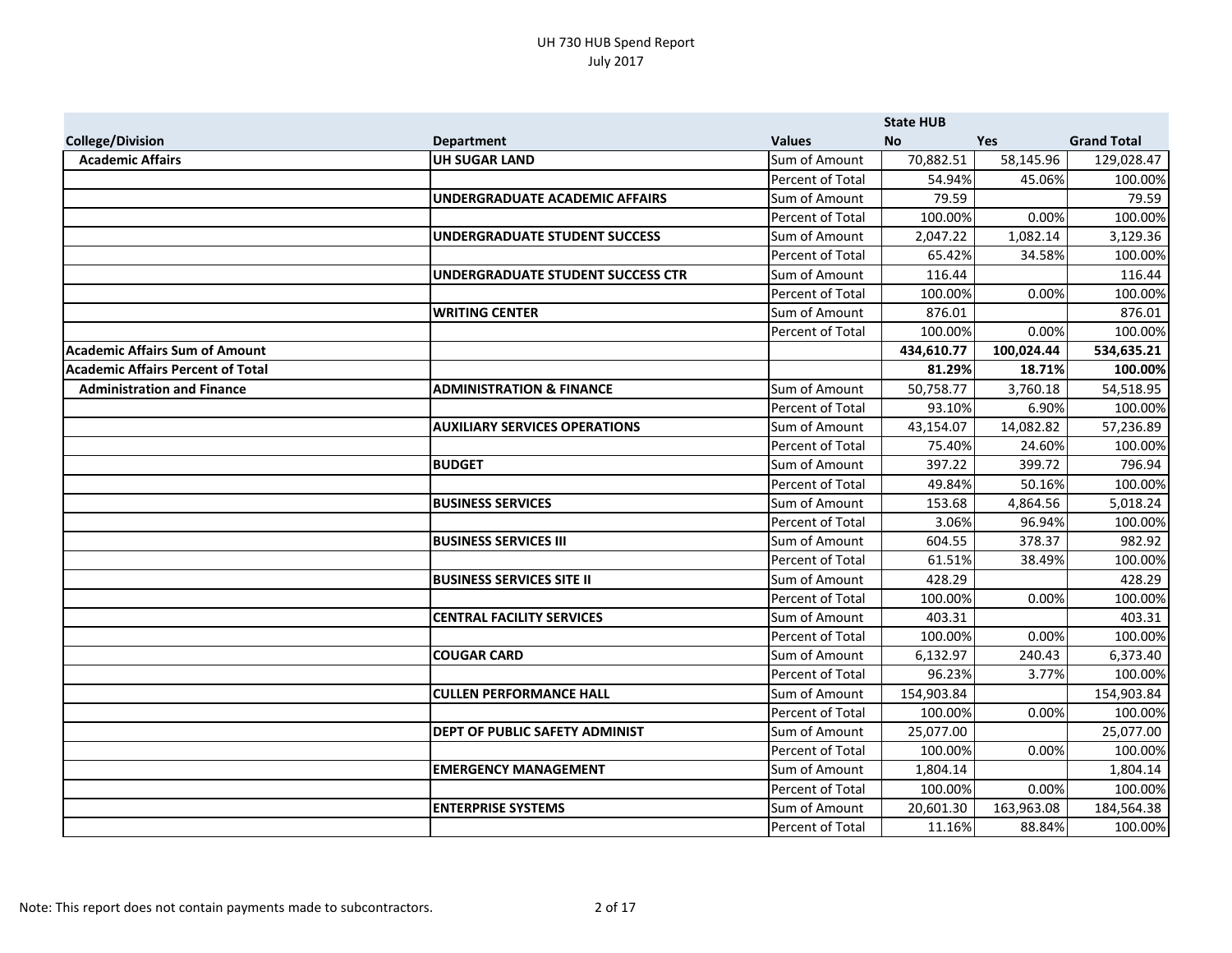|                                   |                                                     |                         | <b>State HUB</b> |            |                    |
|-----------------------------------|-----------------------------------------------------|-------------------------|------------------|------------|--------------------|
| <b>College/Division</b>           | <b>Department</b>                                   | <b>Values</b>           | <b>No</b>        | <b>Yes</b> | <b>Grand Total</b> |
| <b>Administration and Finance</b> | <b>ENV HEALTH &amp; LIFE SAFETY</b>                 | Sum of Amount           | 2,846.30         | 222.95     | 3,069.25           |
|                                   |                                                     | Percent of Total        | 92.74%           | 7.26%      | 100.00%            |
|                                   | <b>FACILITIES MANAGEMENT</b>                        | Sum of Amount           | 1,520.38         | 71,709.04  | 73,229.42          |
|                                   |                                                     | Percent of Total        | 2.08%            | 97.92%     | 100.00%            |
|                                   | <b>FACILITIES OPERATION &amp; MAINT</b>             | Sum of Amount           | 538.57           | 123.04     | 661.61             |
|                                   |                                                     | <b>Percent of Total</b> | 81.40%           | 18.60%     | 100.00%            |
|                                   | <b>FACILITIES PLANNING &amp; CONSTRUCTION</b>       | Sum of Amount           | 2,991,560.76     | 118,123.87 | 3,109,684.63       |
|                                   |                                                     | Percent of Total        | 96.20%           | 3.80%      | 100.00%            |
|                                   | <b>FACILITIES/CONSTRUCTION MGMT ADMIN</b>           | Sum of Amount           |                  | 47.56      | 47.56              |
|                                   |                                                     | Percent of Total        | 0.00%            | 100.00%    | 100.00%            |
|                                   | <b>FINANCE-A&amp;F</b>                              | Sum of Amount           | 959.55           | 166.24     | 1,125.79           |
|                                   |                                                     | Percent of Total        | 85.23%           | 14.77%     | 100.00%            |
|                                   | <b>HIGH PERFORMANCE &amp; COMPUTING &amp; NETWK</b> | Sum of Amount           | 9,093.97         | 6,088.84   | 15,182.81          |
|                                   |                                                     | Percent of Total        | 59.90%           | 40.10%     | 100.00%            |
|                                   | <b>HUMAN RESOURCES</b>                              | Sum of Amount           | 28,597.85        | 1,705.46   | 30,303.31          |
|                                   |                                                     | <b>Percent of Total</b> | 94.37%           | 5.63%      | 100.00%            |
|                                   | <b>INST - BUDGET</b>                                | Sum of Amount           | 21,190.03        |            | 21,190.03          |
|                                   |                                                     | Percent of Total        | 100.00%          | 0.00%      | 100.00%            |
|                                   | <b>INST - BUSINESS SERVICES</b>                     | Sum of Amount           | 48,203.96        |            | 48,203.96          |
|                                   |                                                     | Percent of Total        | 100.00%          | 0.00%      | 100.00%            |
|                                   | <b>INST - FINANCIAL ACCOUNTING</b>                  | Sum of Amount           |                  | 1,466.92   | 1,466.92           |
|                                   |                                                     | Percent of Total        | 0.00%            | 100.00%    | 100.00%            |
|                                   | <b>KUHF RADIO</b>                                   | Sum of Amount           | 46,260.31        | 9,813.52   | 56,073.83          |
|                                   |                                                     | Percent of Total        | 82.50%           | 17.50%     | 100.00%            |
|                                   | <b>MINOR AND PLANNED PROJECTS</b>                   | Sum of Amount           | 33,933.25        | 1,710.00   | 35,643.25          |
|                                   |                                                     | Percent of Total        | 95.20%           | 4.80%      | 100.00%            |
|                                   | <b>MINOR IN-HOUSE CONSTRUCTION</b>                  | Sum of Amount           | 3,712.30         | 7,072.00   | 10,784.30          |
|                                   |                                                     | Percent of Total        | 34.42%           | 65.58%     | 100.00%            |
|                                   | OFFICE EQUAL OPPORTUNITY SRVS                       | Sum of Amount           | 212.96           | 176.88     | 389.84             |
|                                   |                                                     | Percent of Total        | 54.63%           | 45.37%     | 100.00%            |
|                                   | PARKING & TRANSPORTATION OPERATIONS                 | Sum of Amount           | 241,355.58       | 8,045.09   | 249,400.67         |
|                                   |                                                     | Percent of Total        | 96.77%           | 3.23%      | 100.00%            |
|                                   | PHY PLANT-AUTOMOTIVE                                | Sum of Amount           | 17,667.02        | 3,982.89   | 21,649.91          |
|                                   |                                                     | Percent of Total        | 81.60%           | 18.40%     | 100.00%            |
|                                   | PHY PLANT-GROUNDS MAINT                             | Sum of Amount           | 4,194.05         |            | 4,194.05           |
|                                   |                                                     | Percent of Total        | 100.00%          | 0.00%      | 100.00%            |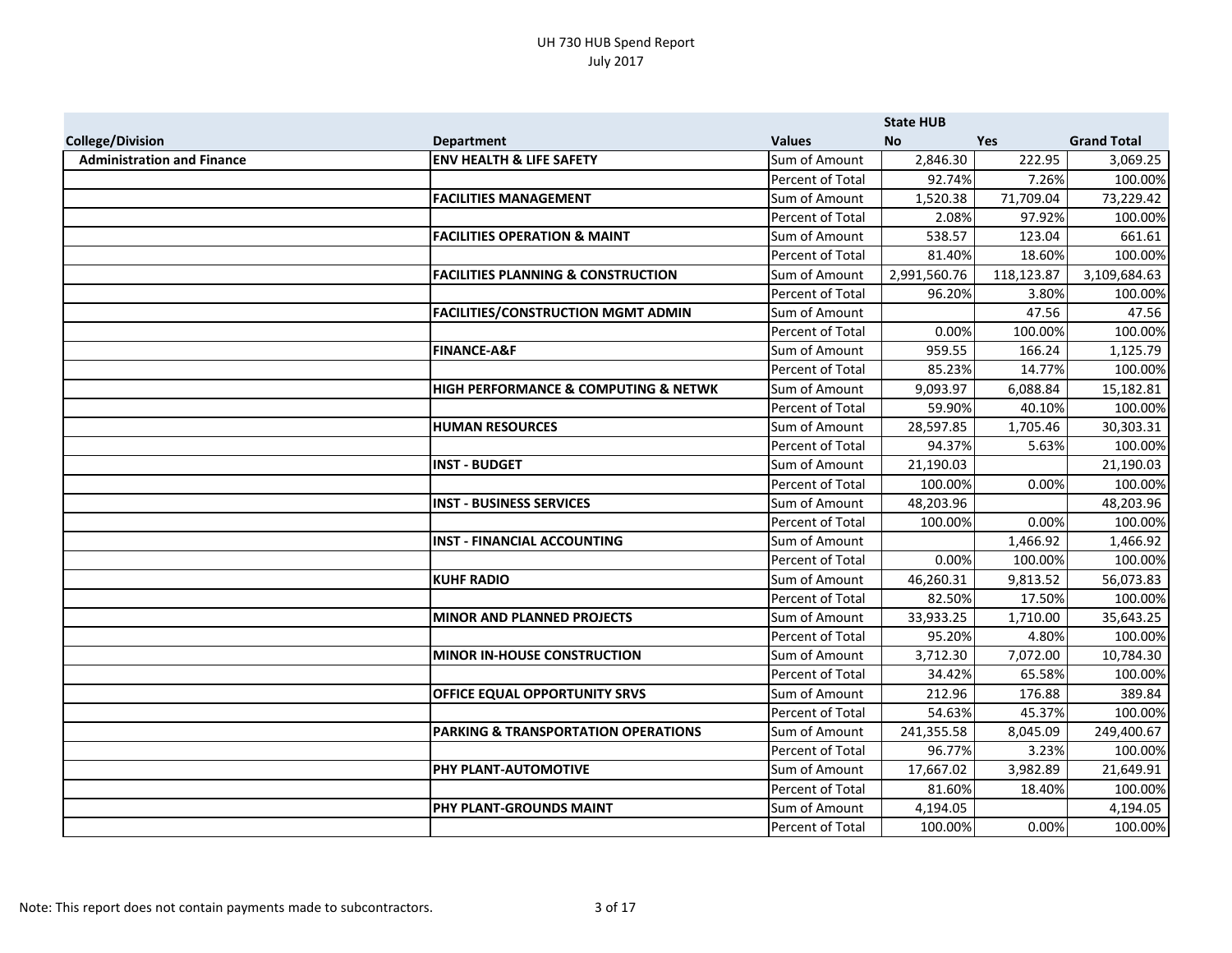|                                                    |                                          |                  | <b>State HUB</b> |            |                    |
|----------------------------------------------------|------------------------------------------|------------------|------------------|------------|--------------------|
| <b>College/Division</b>                            | <b>Department</b>                        | <b>Values</b>    | <b>No</b>        | Yes        | <b>Grand Total</b> |
| <b>Administration and Finance</b>                  | PHY PLANT-SOLID WASTE                    | Sum of Amount    | 1,823.10         |            | 1,823.10           |
|                                                    |                                          | Percent of Total | 100.00%          | 0.00%      | 100.00%            |
|                                                    | <b>PHYSICAL PLANT</b>                    | Sum of Amount    | 144,775.78       | 269,509.72 | 414,285.50         |
|                                                    |                                          | Percent of Total | 34.95%           | 65.05%     | 100.00%            |
|                                                    | <b>POLICE</b>                            | Sum of Amount    | 3,158.06         | 1,603.79   | 4,761.85           |
|                                                    |                                          | Percent of Total | 66.32%           | 33.68%     | 100.00%            |
|                                                    | <b>POSTAL SERVICES OPERATIONS</b>        | Sum of Amount    | 151.33           | 299.23     | 450.56             |
|                                                    |                                          | Percent of Total | 33.59%           | 66.41%     | 100.00%            |
|                                                    | PRINTING OPERATIONS                      | Sum of Amount    | 4,867.40         | 1,627.60   | 6,495.00           |
|                                                    |                                          | Percent of Total | 74.94%           | 25.06%     | 100.00%            |
|                                                    | <b>PUBLIC ART</b>                        | Sum of Amount    | 44,922.61        |            | 44,922.61          |
|                                                    |                                          | Percent of Total | 100.00%          | 0.00%      | 100.00%            |
|                                                    | <b>PUBLIC SAFETY SYSTEMS</b>             | Sum of Amount    | 7,996.83         |            | 7,996.83           |
|                                                    |                                          | Percent of Total | 100.00%          | 0.00%      | 100.00%            |
|                                                    | <b>PURCHASED UTILITIES</b>               | Sum of Amount    | 2,577.27         |            | 2,577.27           |
|                                                    |                                          | Percent of Total | 100.00%          | 0.00%      | 100.00%            |
|                                                    | <b>REAL ESTATE SERVICES</b>              | Sum of Amount    | 8,725.00         |            | 8,725.00           |
|                                                    |                                          | Percent of Total | 100.00%          | 0.00%      | 100.00%            |
|                                                    | <b>SERVICE LEVEL AGREEMENT</b>           | Sum of Amount    | 6,862.68         | 168,221.50 | 175,084.18         |
|                                                    |                                          | Percent of Total | 3.92%            | 96.08%     | 100.00%            |
|                                                    | <b>STUDENT BUSINESS SERVICES</b>         | Sum of Amount    | 23,739.55        | 6,912.43   | 30,651.98          |
|                                                    |                                          | Percent of Total | 77.45%           | 22.55%     | 100.00%            |
|                                                    | <b>TECHNOLOGY SERVICES &amp; SUPPORT</b> | Sum of Amount    | 50,993.13        | 97,214.07  | 148,207.20         |
|                                                    |                                          | Percent of Total | 34.41%           | 65.59%     | 100.00%            |
|                                                    | TV PUBLIC BROADCASTING                   | Sum of Amount    | 51,744.44        | 4,250.79   | 55,995.23          |
|                                                    |                                          | Percent of Total | 92.41%           | 7.59%      | 100.00%            |
|                                                    | UIT EXTERNALLY FUNDED PROJECTS           | Sum of Amount    |                  | 21,272.50  | 21,272.50          |
|                                                    |                                          | Percent of Total | 0.00%            | 100.00%    | 100.00%            |
|                                                    | <b>UIT SECURITY</b>                      | Sum of Amount    | 58,530.00        | 416.05     | 58,946.05          |
|                                                    |                                          | Percent of Total | 99.29%           | 0.71%      | 100.00%            |
|                                                    | UNIV PROPERTY SERVICES OPERATIONS        | Sum of Amount    | 304,026.00       | 2,779.31   | 306,805.31         |
|                                                    |                                          | Percent of Total | 99.09%           | 0.91%      | 100.00%            |
|                                                    | UNIVERSITY INFORMATION TECHNOLOGY        | Sum of Amount    | 9,695.89         | 698.97     | 10,394.86          |
|                                                    |                                          | Percent of Total | 93.28%           | 6.72%      | 100.00%            |
| Administration and Finance Sum of Amount           |                                          |                  | 4,480,855.05     | 992,949.42 | 5,473,804.47       |
| <b>Administration and Finance Percent of Total</b> |                                          |                  | 81.86%           | 18.14%     | 100.00%            |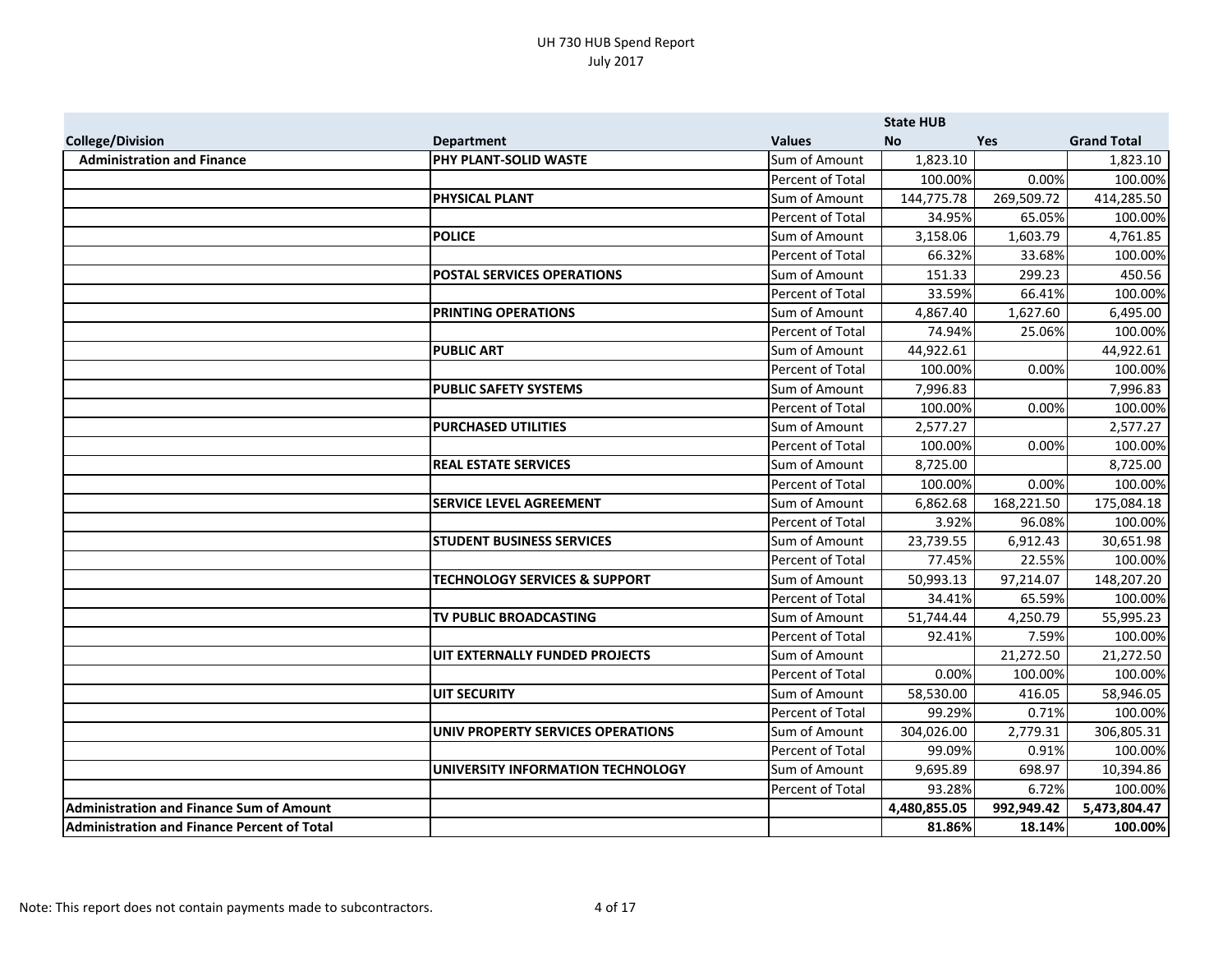|                                      |                                             |                  | <b>State HUB</b> |            |                    |
|--------------------------------------|---------------------------------------------|------------------|------------------|------------|--------------------|
| <b>College/Division</b>              | <b>Department</b>                           | <b>Values</b>    | <b>No</b>        | <b>Yes</b> | <b>Grand Total</b> |
| Architecture                         | <b>ARCHITECTURE</b>                         | Sum of Amount    |                  | 1,602.08   | 1,602.08           |
|                                      |                                             | Percent of Total | 0.00%            | 100.00%    | 100.00%            |
|                                      | <b>DEAN, ARCHITECTURE</b>                   | Sum of Amount    | 82,638.04        | 29,996.72  | 112,634.76         |
|                                      |                                             | Percent of Total | 73.37%           | 26.63%     | 100.00%            |
| <b>Architecture Sum of Amount</b>    |                                             |                  | 82,638.04        | 31,598.80  | 114,236.84         |
| <b>Architecture Percent of Total</b> |                                             |                  | 72.34%           | 27.66%     | 100.00%            |
| <b>Business Administration</b>       | <b>ACCOUNTANCY AND TAXATION</b>             | Sum of Amount    | 5,300.36         | 1,888.91   | 7,189.27           |
|                                      |                                             | Percent of Total | 73.73%           | 26.27%     | 100.00%            |
|                                      | <b>ACCOUNTING CERTIFICATE PROGRAM</b>       | Sum of Amount    | 3,670.06         | 2,678.98   | 6,349.04           |
|                                      |                                             | Percent of Total | 57.80%           | 42.20%     | 100.00%            |
|                                      | <b>BAUER CAREER SERVICES CTR</b>            | Sum of Amount    | 2,107.60         | 1,147.86   | 3,255.46           |
|                                      |                                             | Percent of Total | 64.74%           | 35.26%     | 100.00%            |
|                                      | <b>BAUER COMMUNICATIONS</b>                 | Sum of Amount    | 953.12           | 4,453.81   | 5,406.93           |
|                                      |                                             | Percent of Total | 17.63%           | 82.37%     | 100.00%            |
|                                      | <b>BAUER DIVISION OF TECHNOLOGY</b>         | Sum of Amount    | 1,733.91         | 6,422.29   | 8,156.20           |
|                                      |                                             | Percent of Total | 21.26%           | 78.74%     | 100.00%            |
|                                      | <b>BAUER EXTERNAL RELATIONS DEPT</b>        | Sum of Amount    | 95.00            | 121.14     | 216.14             |
|                                      |                                             | Percent of Total | 43.95%           | 56.05%     | 100.00%            |
|                                      | <b>BAUER GRADUATE PROFESSIONAL PROGRAMS</b> | Sum of Amount    | 13,398.05        | 5,245.48   | 18,643.53          |
|                                      |                                             | Percent of Total | 71.86%           | 28.14%     | 100.00%            |
|                                      | <b>CTR FOR EXECUTIVE DEVELOPMENT</b>        | Sum of Amount    | 299.20           |            | 299.20             |
|                                      |                                             | Percent of Total | 100.00%          | 0.00%      | 100.00%            |
|                                      | <b>DEAN'S OFFICE, BAUER COLLEGE</b>         | Sum of Amount    | 57,151.27        | 11,695.29  | 68,846.56          |
|                                      |                                             | Percent of Total | 83.01%           | 16.99%     | 100.00%            |
|                                      | <b>DECISION AND INFORMATION SCIEN</b>       | Sum of Amount    | 640.00           | 1,513.40   | 2,153.40           |
|                                      |                                             | Percent of Total | 29.72%           | 70.28%     | 100.00%            |
|                                      | <b>EXECUTIVE DEGREE PROGRAMS</b>            | Sum of Amount    | 25,262.36        | 2,718.00   | 27,980.36          |
|                                      |                                             | Percent of Total | 90.29%           | 9.71%      | 100.00%            |
|                                      | <b>FINANCE-BAUER COLLEGE</b>                | Sum of Amount    | 10,376.46        | 396.63     | 10,773.09          |
|                                      |                                             | Percent of Total | 96.32%           | 3.68%      | 100.00%            |
|                                      | <b>MANAGEMENT-BAUER COLLEGE</b>             | Sum of Amount    | 91.81            | 771.03     | 862.84             |
|                                      |                                             | Percent of Total | 10.64%           | 89.36%     | 100.00%            |
|                                      | <b>MARKETING-BAUER COLLEGE</b>              | Sum of Amount    | 3,563.19         | 1,941.12   | 5,504.31           |
|                                      |                                             | Percent of Total | 64.73%           | 35.27%     | 100.00%            |
|                                      | <b>SALES EXCELLENCE INSTITUTE</b>           | Sum of Amount    | 10,019.41        | 3,916.39   | 13,935.80          |
|                                      |                                             | Percent of Total | 71.90%           | 28.10%     | 100.00%            |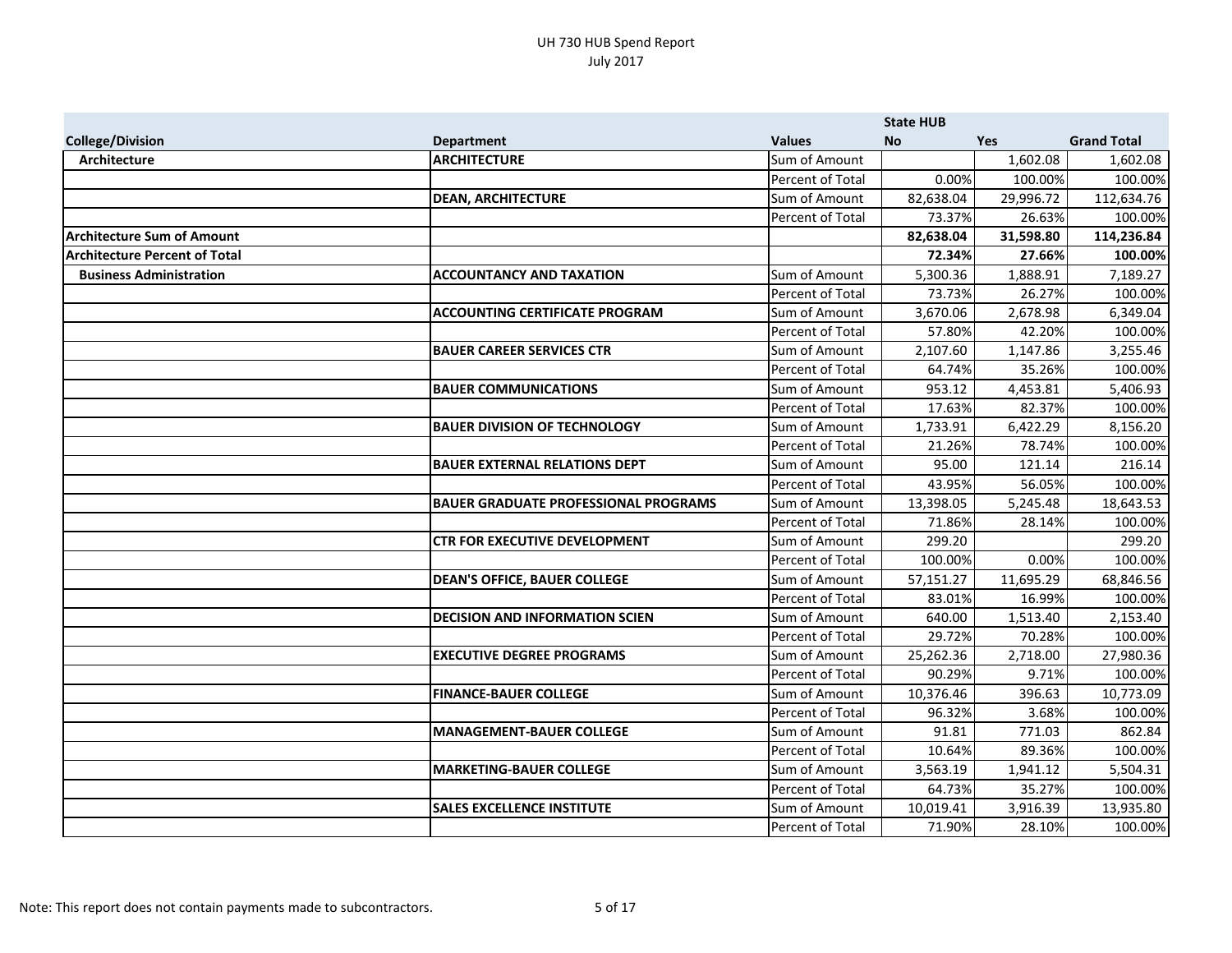|                                                 |                                              |                         | <b>State HUB</b> |            |                    |
|-------------------------------------------------|----------------------------------------------|-------------------------|------------------|------------|--------------------|
| <b>College/Division</b>                         | <b>Department</b>                            | <b>Values</b>           | <b>No</b>        | <b>Yes</b> | <b>Grand Total</b> |
| <b>Business Administration</b>                  | <b>SMALL BUSINESS DEV CENTER</b>             | Sum of Amount           | 12,107.78        | 7,758.86   | 19,866.64          |
|                                                 |                                              | Percent of Total        | 60.95%           | 39.05%     | 100.00%            |
|                                                 | <b>UNDERGRAD BUSINESS PROG</b>               | Sum of Amount           | 209.88           | 9,396.66   | 9,606.54           |
|                                                 |                                              | Percent of Total        | 2.18%            | 97.82%     | 100.00%            |
|                                                 | <b>WOLFF CTR FOR ENTREPRENEURSHIP</b>        | Sum of Amount           | 307.11           | 2,207.62   | 2,514.73           |
|                                                 |                                              | <b>Percent of Total</b> | 12.21%           | 87.79%     | 100.00%            |
| <b>Business Administration Sum of Amount</b>    |                                              |                         | 147,286.57       | 64,273.47  | 211,560.04         |
| <b>Business Administration Percent of Total</b> |                                              |                         | 69.62%           | 30.38%     | 100.00%            |
| <b>Chancellor/President</b>                     | <b>COMMUNITY RELATIONS &amp; INST ACCESS</b> | Sum of Amount           | 417.98           |            | 417.98             |
|                                                 |                                              | Percent of Total        | 100.00%          | 0.00%      | 100.00%            |
|                                                 | <b>FOOTBALL</b>                              | Sum of Amount           | 2,172.05         | 3,426.60   | 5,598.65           |
|                                                 |                                              | Percent of Total        | 38.80%           | 61.20%     | 100.00%            |
|                                                 | <b>INTERCOLLEGIATE ATHLETICS</b>             | Sum of Amount           | 420,164.15       | 12,474.46  | 432,638.61         |
|                                                 |                                              | Percent of Total        | 97.12%           | 2.88%      | 100.00%            |
|                                                 | <b>MEN'S BASKETBALL</b>                      | Sum of Amount           | 9,739.95         |            | 9,739.95           |
|                                                 |                                              | Percent of Total        | 100.00%          | 0.00%      | 100.00%            |
|                                                 | <b>MEN'S TRACK AND FIELD</b>                 | Sum of Amount           | 10,349.91        | 74.79      | 10,424.70          |
|                                                 |                                              | Percent of Total        | 99.28%           | 0.72%      | 100.00%            |
|                                                 | OFFICE OF SPECIAL EVENTS                     | Sum of Amount           | 648.89           | 154.89     | 803.78             |
|                                                 |                                              | Percent of Total        | 80.73%           | 19.27%     | 100.00%            |
|                                                 | <b>PRESIDENT</b>                             | Sum of Amount           | 907.40           | 528.31     | 1,435.71           |
|                                                 |                                              | Percent of Total        | 63.20%           | 36.80%     | 100.00%            |
|                                                 | <b>STAFF COUNCIL</b>                         | Sum of Amount           | 248.85           |            | 248.85             |
|                                                 |                                              | Percent of Total        | 100.00%          | 0.00%      | 100.00%            |
|                                                 | <b>WOMEN'S BASKETBALL</b>                    | Sum of Amount           | 957.49           | 12.89      | 970.38             |
|                                                 |                                              | <b>Percent of Total</b> | 98.67%           | 1.33%      | 100.00%            |
|                                                 | <b>WOMEN'S SOCCER</b>                        | Sum of Amount           | 1,669.17         | 406.70     | 2,075.87           |
|                                                 |                                              | Percent of Total        | 80.41%           | 19.59%     | 100.00%            |
|                                                 | <b>WOMEN'S SOFTBALL</b>                      | Sum of Amount           | 466.50           |            | 466.50             |
|                                                 |                                              | Percent of Total        | 100.00%          | 0.00%      | 100.00%            |
|                                                 | <b>WOMEN'S SWIMMING &amp; DIVING</b>         | Sum of Amount           | 2,082.14         | 101.74     | 2,183.88           |
|                                                 |                                              | Percent of Total        | 95.34%           | 4.66%      | 100.00%            |
|                                                 | <b>WOMEN'S TENNIS</b>                        | Sum of Amount           | 398.78           |            | 398.78             |
|                                                 |                                              | Percent of Total        | 100.00%          | 0.00%      | 100.00%            |
| <b>Chancellor/President Sum of Amount</b>       |                                              |                         | 450,223.26       | 17,180.38  | 467,403.64         |
| <b>Chancellor/President Percent of Total</b>    |                                              |                         | 96.32%           | 3.68%      | 100.00%            |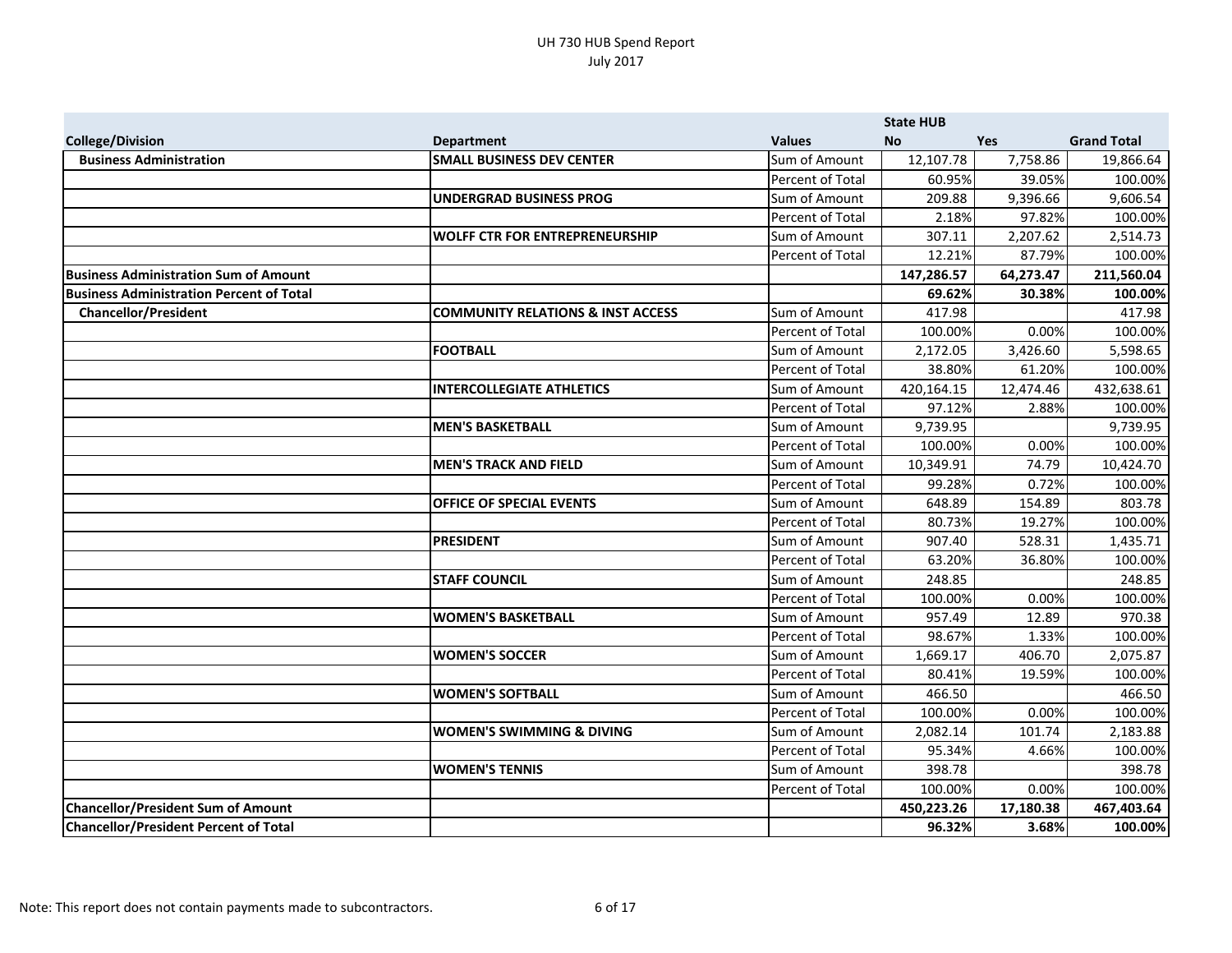|                                          |                                           |                  | <b>State HUB</b> |            |                    |
|------------------------------------------|-------------------------------------------|------------------|------------------|------------|--------------------|
| <b>College/Division</b>                  | <b>Department</b>                         | <b>Values</b>    | <b>No</b>        | <b>Yes</b> | <b>Grand Total</b> |
| <b>College of the Arts</b>               | <b>ART</b>                                | Sum of Amount    | 19,377.49        | 15,422.04  | 34,799.53          |
|                                          |                                           | Percent of Total | 55.68%           | 44.32%     | 100.00%            |
|                                          | <b>BAND</b>                               | Sum of Amount    | 327.00           |            | 327.00             |
|                                          |                                           | Percent of Total | 100.00%          | 0.00%      | 100.00%            |
|                                          | <b>BLAFFER GALLERY</b>                    | Sum of Amount    | 13,905.88        | 90.00      | 13,995.88          |
|                                          |                                           | Percent of Total | 99.36%           | 0.64%      | 100.00%            |
|                                          | <b>CWMCA CENTER FOR THE ARTS</b>          | Sum of Amount    | 51,434.28        | 387.28     | 51,821.56          |
|                                          |                                           | Percent of Total | 99.25%           | 0.75%      | 100.00%            |
|                                          | <b>DEAN, COLLEGE OF THE ARTS</b>          | Sum of Amount    | 2,436.80         | 268.85     | 2,705.65           |
|                                          |                                           | Percent of Total | 90.06%           | 9.94%      | 100.00%            |
|                                          | <b>MUSIC</b>                              | Sum of Amount    | 26,471.11        | 3,779.90   | 30,251.01          |
|                                          |                                           | Percent of Total | 87.50%           | 12.50%     | 100.00%            |
|                                          | <b>THEATER</b>                            | Sum of Amount    | 25,716.66        | 998.39     | 26,715.05          |
|                                          |                                           | Percent of Total | 96.26%           | 3.74%      | 100.00%            |
| <b>College of the Arts Sum of Amount</b> |                                           |                  | 139,669.22       | 20,946.46  | 160,615.68         |
| College of the Arts Percent of Total     |                                           |                  | 86.96%           | 13.04%     | 100.00%            |
| <b>Education</b>                         | <b>ASIAN AMERICAN STUDIES</b>             | Sum of Amount    |                  | 45.28      | 45.28              |
|                                          |                                           | Percent of Total | 0.00%            | 100.00%    | 100.00%            |
|                                          | <b>CENTER FOR INFO TECH IN EDUCATION</b>  | Sum of Amount    | 6,372.50         | 112.43     | 6,484.93           |
|                                          |                                           | Percent of Total | 98.27%           | 1.73%      | 100.00%            |
|                                          | <b>CHARTER SCHOOL</b>                     | Sum of Amount    | 7,970.42         | 926.21     | 8,896.63           |
|                                          |                                           | Percent of Total | 89.59%           | 10.41%     | 100.00%            |
|                                          | <b>CONSISTENCY MGMT &amp; COOP DISCIP</b> | Sum of Amount    | 7,159.72         |            | 7,159.72           |
|                                          |                                           | Percent of Total | 100.00%          | 0.00%      | 100.00%            |
|                                          | <b>CURRICULUM AND INSTRUCTION</b>         | Sum of Amount    | 32,519.79        | 3,937.67   | 36,457.46          |
|                                          |                                           | Percent of Total | 89.20%           | 10.80%     | 100.00%            |
|                                          | <b>DEAN, EDUCATION</b>                    | Sum of Amount    | 9,005.74         | 6,432.78   | 15,438.52          |
|                                          |                                           | Percent of Total | 58.33%           | 41.67%     | 100.00%            |
|                                          | <b>ED LEADERSHIP &amp; POLICY STUDIES</b> | Sum of Amount    | 1,572.65         | 1,771.98   | 3,344.63           |
|                                          |                                           | Percent of Total | 47.02%           | 52.98%     | 100.00%            |
|                                          | <b>EDUC EFFECTIVENESS &amp; OUTREACH</b>  | Sum of Amount    |                  | 251.25     | 251.25             |
|                                          |                                           | Percent of Total | 0.00%            | 100.00%    | 100.00%            |
|                                          | PSYCH, HEALTH & LEARNING SCIENCE          | Sum of Amount    | 17,990.16        | 2,411.94   | 20,402.10          |
|                                          |                                           | Percent of Total | 88.18%           | 11.82%     | 100.00%            |
| <b>Education Sum of Amount</b>           |                                           |                  | 82,590.98        | 15,889.54  | 98,480.52          |
| <b>Education Percent of Total</b>        |                                           |                  | 83.87%           | 16.13%     | 100.00%            |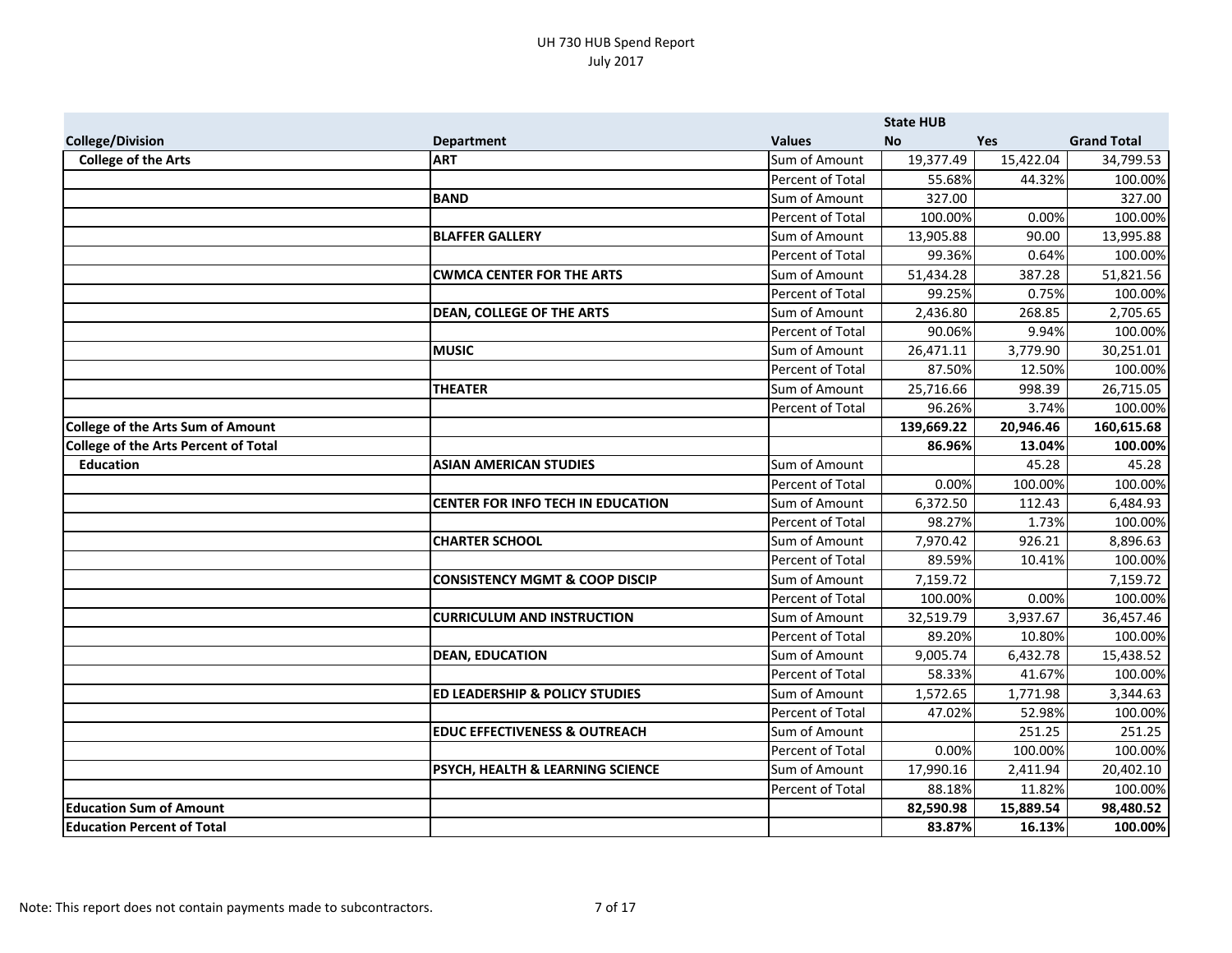|                                        |                                            |                  | <b>State HUB</b> |            |                    |
|----------------------------------------|--------------------------------------------|------------------|------------------|------------|--------------------|
| <b>College/Division</b>                | <b>Department</b>                          | <b>Values</b>    | <b>No</b>        | <b>Yes</b> | <b>Grand Total</b> |
| <b>Engineering</b>                     | <b>BIOMEDICAL ENGINEERING</b>              | Sum of Amount    | 177,826.79       | 7,124.79   | 184,951.58         |
|                                        |                                            | Percent of Total | 96.15%           | 3.85%      | 100.00%            |
|                                        | <b>CHEMICAL ENGINEERING</b>                | Sum of Amount    | 61,687.07        | 3,140.82   | 64,827.89          |
|                                        |                                            | Percent of Total | 95.16%           | 4.84%      | 100.00%            |
|                                        | <b>CIVIL ENGINEERING</b>                   | Sum of Amount    | 31,208.76        | 11,073.21  | 42,281.97          |
|                                        |                                            | Percent of Total | 73.81%           | 26.19%     | 100.00%            |
|                                        | <b>COMPOSITE ENGR APPLICATIONS CT</b>      | Sum of Amount    | 270.06           |            | 270.06             |
|                                        |                                            | Percent of Total | 100.00%          | 0.00%      | 100.00%            |
|                                        | <b>CTR FOR INNOVATIVE GROUTING</b>         | Sum of Amount    | 7.80             |            | 7.80               |
|                                        |                                            | Percent of Total | 100.00%          | 0.00%      | 100.00%            |
|                                        | <b>DEAN, ENGINEERING</b>                   | Sum of Amount    | 65,977.35        | 7,663.54   | 73,640.89          |
|                                        |                                            | Percent of Total | 89.59%           | 10.41%     | 100.00%            |
|                                        | <b>ELECTRICAL ENGINEERING</b>              | Sum of Amount    | 87,463.72        | 37,434.86  | 124,898.58         |
|                                        |                                            | Percent of Total | 70.03%           | 29.97%     | 100.00%            |
|                                        | <b>ENGINEERING SERVICES</b>                | Sum of Amount    | 468.00           |            | 468.00             |
|                                        |                                            | Percent of Total | 100.00%          | 0.00%      | 100.00%            |
|                                        | <b>INDUSTRIAL ENGINEERING</b>              | Sum of Amount    | 5,084.99         | 25,118.74  | 30,203.73          |
|                                        |                                            | Percent of Total | 16.84%           | 83.16%     | 100.00%            |
|                                        | <b>INTEGRATED BIO &amp; NANO SYSTEM</b>    | Sum of Amount    | 16,585.81        |            | 16,585.81          |
|                                        |                                            | Percent of Total | 100.00%          | 0.00%      | 100.00%            |
|                                        | <b>MECHANICAL ENGINEERING</b>              | Sum of Amount    | 63,287.58        | 3,590.05   | 66,877.63          |
|                                        |                                            | Percent of Total | 94.63%           | 5.37%      | 100.00%            |
|                                        | <b>NATL CTR FOR AIRBORNE LASER MAPPING</b> | Sum of Amount    | 1,222.14         | 3,824.89   | 5,047.03           |
|                                        |                                            | Percent of Total | 24.22%           | 75.78%     | 100.00%            |
|                                        | PETROLEUM ENGINEERING                      | Sum of Amount    | 55,008.93        | 14,342.12  | 69,351.05          |
|                                        |                                            | Percent of Total | 79.32%           | 20.68%     | 100.00%            |
|                                        | TX HURRICANE CTR INVT TECH                 | Sum of Amount    | 120.00           |            | 120.00             |
|                                        |                                            | Percent of Total | 100.00%          | 0.00%      | 100.00%            |
| <b>Engineering Sum of Amount</b>       |                                            |                  | 566,219.00       | 113,313.02 | 679,532.02         |
| <b>Engineering Percent of Total</b>    |                                            |                  | 83.32%           | 16.68%     | 100.00%            |
| <b>Graduate College of Social Work</b> | <b>ADMISSIONS-GCSW</b>                     | Sum of Amount    | 159.12           |            | 159.12             |
|                                        |                                            | Percent of Total | 100.00%          | 0.00%      | 100.00%            |
|                                        | <b>AMERICAN HUMANICS</b>                   | Sum of Amount    | 30.65            | 553.13     | 583.78             |
|                                        |                                            | Percent of Total | 5.25%            | 94.75%     | 100.00%            |
|                                        | <b>CHILD &amp; FAMILY CENTER</b>           | Sum of Amount    | 1,772.25         |            | 1,772.25           |
|                                        |                                            | Percent of Total | 100.00%          | 0.00%      | 100.00%            |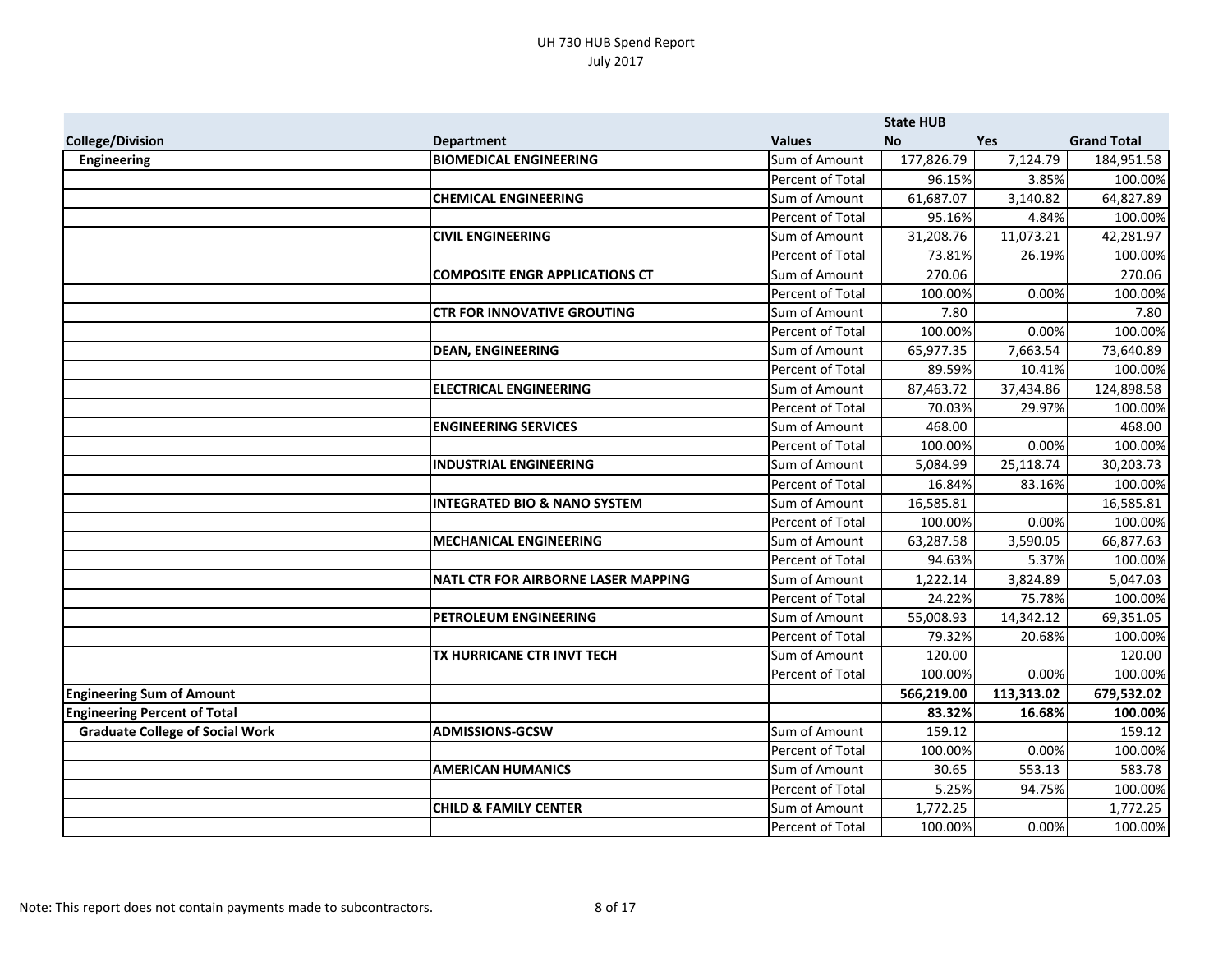|                                                         |                                           |                  | <b>State HUB</b> |            |                    |
|---------------------------------------------------------|-------------------------------------------|------------------|------------------|------------|--------------------|
| <b>College/Division</b>                                 | <b>Department</b>                         | <b>Values</b>    | No.              | <b>Yes</b> | <b>Grand Total</b> |
| <b>Graduate College of Social Work</b>                  | <b>CTR DRUG &amp; SOCIAL POLICY RESRC</b> | Sum of Amount    | 300.00           | 305.61     | 605.61             |
|                                                         |                                           | Percent of Total | 49.54%           | 50.46%     | 100.00%            |
|                                                         | <b>DEAN, SOCIAL WORK</b>                  | Sum of Amount    | 757.96           | 573.22     | 1,331.18           |
|                                                         |                                           | Percent of Total | 56.94%           | 43.06%     | 100.00%            |
|                                                         | <b>DEVELOPMENT-GCSW</b>                   | Sum of Amount    | 400.00           |            | 400.00             |
|                                                         |                                           | Percent of Total | 100.00%          | 0.00%      | 100.00%            |
|                                                         | <b>FIELD OFFICE</b>                       | Sum of Amount    | 759.05           |            | 759.05             |
|                                                         |                                           | Percent of Total | 100.00%          | 0.00%      | 100.00%            |
|                                                         | <b>GCSW INFORMATION TECHNOLOGY</b>        | Sum of Amount    | 313.07           |            | 313.07             |
|                                                         |                                           | Percent of Total | 100.00%          | 0.00%      | 100.00%            |
|                                                         | <b>INACTIVE-JODY WILLIAMS CENTER</b>      | Sum of Amount    | 550.00           |            | 550.00             |
|                                                         |                                           | Percent of Total | 100.00%          | 0.00%      | 100.00%            |
|                                                         | <b>PHD PROGRAM</b>                        | Sum of Amount    | 3.47             |            | 3.47               |
|                                                         |                                           | Percent of Total | 100.00%          | 0.00%      | 100.00%            |
| <b>Graduate College of Social Work Sum of Amount</b>    |                                           |                  | 5,045.57         | 1,431.96   | 6,477.53           |
| <b>Graduate College of Social Work Percent of Total</b> |                                           |                  | 77.89%           | 22.11%     | 100.00%            |
| <b>Honors College</b>                                   | <b>DEAN, HONORS COLLEGE</b>               | Sum of Amount    | 92,747.30        | 976.24     | 93,723.54          |
|                                                         |                                           | Percent of Total | 98.96%           | 1.04%      | 100.00%            |
|                                                         | OFFICE OF UNDERGRADUATE RESEARCH          | Sum of Amount    | 289.99           |            | 289.99             |
|                                                         |                                           | Percent of Total | 100.00%          | 0.00%      | 100.00%            |
| Honors College Sum of Amount                            |                                           |                  | 93,037.29        | 976.24     | 94,013.53          |
| Honors College Percent of Total                         |                                           |                  | 98.96%           | 1.04%      | 100.00%            |
| <b>Hotel and Restaurant Management</b>                  | <b>DEAN, HOTEL &amp; RESTAURANT MANAG</b> | Sum of Amount    | 9.00             | 817.94     | 826.94             |
|                                                         |                                           | Percent of Total | 1.09%            | 98.91%     | 100.00%            |
|                                                         | HOTEL AND RESTAURANT MANAGEMENT           | Sum of Amount    | 51,732.13        | 4,168.48   | 55,900.61          |
|                                                         |                                           | Percent of Total | 92.54%           | 7.46%      | 100.00%            |
| <b>Hotel and Restaurant Management Sum of Amount</b>    |                                           |                  | 51,741.13        | 4,986.42   | 56,727.55          |
| <b>Hotel and Restaurant Management Percent of Total</b> |                                           |                  | 91.21%           | 8.79%      | 100.00%            |
| <b>Law Center</b>                                       | <b>ALUMNI RELATIONS, LAW</b>              | Sum of Amount    | 4,523.00         | 5,325.29   | 9,848.29           |
|                                                         |                                           | Percent of Total | 45.93%           | 54.07%     | 100.00%            |
|                                                         | <b>ASSOCIATE DEAN, LAW</b>                | Sum of Amount    | 10.95            | 53.00      | 63.95              |
|                                                         |                                           | Percent of Total | 17.12%           | 82.88%     | 100.00%            |
|                                                         | <b>BUSINESS SERVICES, LAW</b>             | Sum of Amount    | 6,357.74         | 1,978.90   | 8,336.64           |
|                                                         |                                           | Percent of Total | 76.26%           | 23.74%     | 100.00%            |
|                                                         | <b>CAREER SERVICES, LAW</b>               | Sum of Amount    | 4,168.25         | 155.08     | 4,323.33           |
|                                                         |                                           | Percent of Total | 96.41%           | 3.59%      | 100.00%            |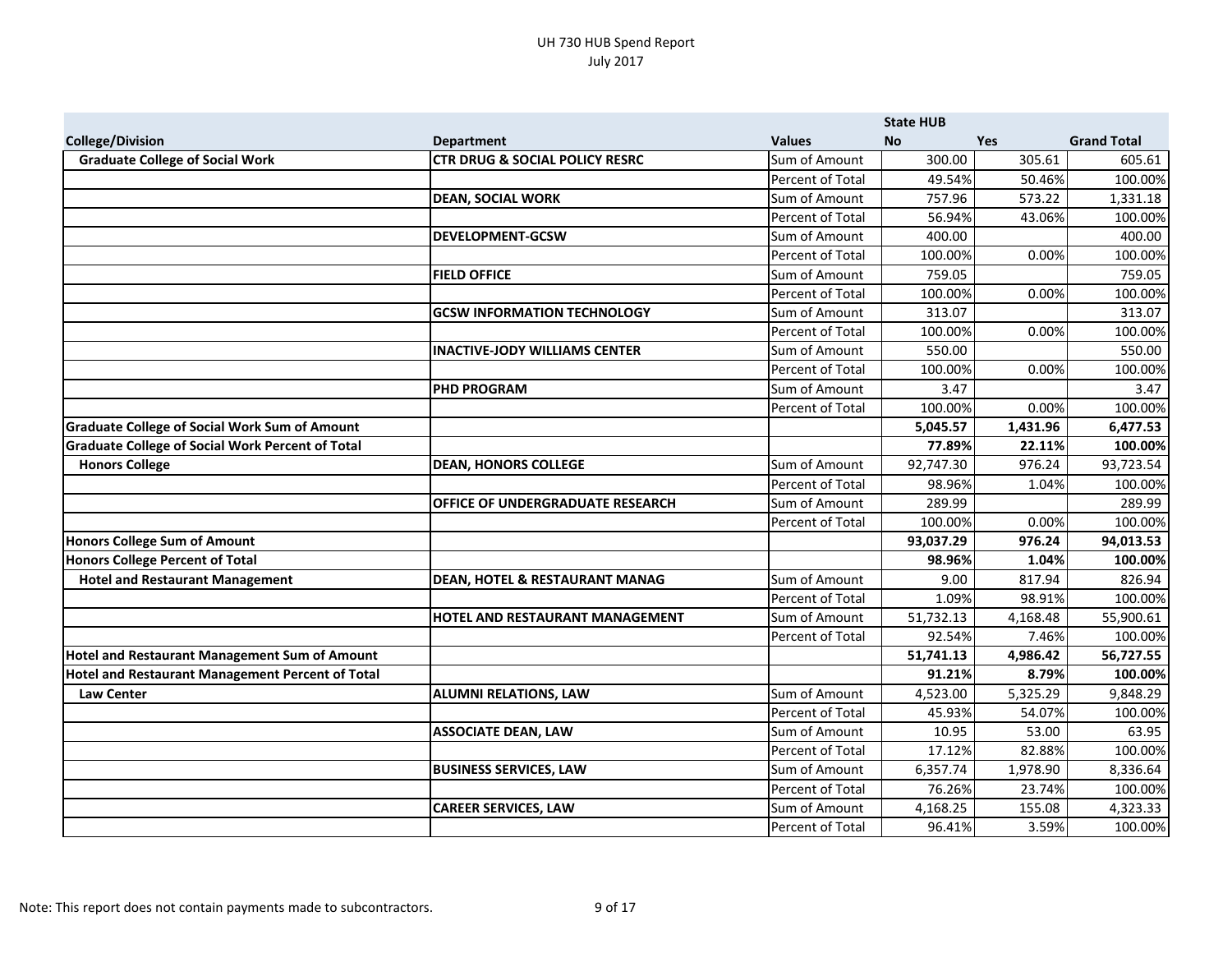|                                         |                                                |                         | <b>State HUB</b> |            |                    |
|-----------------------------------------|------------------------------------------------|-------------------------|------------------|------------|--------------------|
| <b>College/Division</b>                 | <b>Department</b>                              | <b>Values</b>           | <b>No</b>        | <b>Yes</b> | <b>Grand Total</b> |
| <b>Law Center</b>                       | <b>CENTER PROGRAMS, LAW</b>                    | Sum of Amount           | 5,586.57         | 4,161.46   | 9,748.03           |
|                                         |                                                | Percent of Total        | 57.31%           | 42.69%     | 100.00%            |
|                                         | <b>CHAIRS AND PROFESSORSHIPS, LAW</b>          | Sum of Amount           |                  | 162.42     | 162.42             |
|                                         |                                                | Percent of Total        | 0.00%            | 100.00%    | 100.00%            |
|                                         | <b>DEAN, LAW</b>                               | Sum of Amount           | 308.11           | 691.40     | 999.51             |
|                                         |                                                | Percent of Total        | 30.83%           | 69.17%     | 100.00%            |
|                                         | <b>FACILITIES, LAW</b>                         | Sum of Amount           | 3,460.25         | 685.05     | 4,145.30           |
|                                         |                                                | Percent of Total        | 83.47%           | 16.53%     | 100.00%            |
|                                         | <b>FACULTY SUPPORT LAW</b>                     | Sum of Amount           | 2,449.47         | 2,292.58   | 4,742.05           |
|                                         |                                                | Percent of Total        | 51.65%           | 48.35%     | 100.00%            |
|                                         | <b>HEALTH LAW &amp; POLICY INSTITUTE</b>       | Sum of Amount           | 14.18            | 6,547.55   | 6,561.73           |
|                                         |                                                | Percent of Total        | 0.22%            | 99.78%     | 100.00%            |
|                                         | <b>INNOCENCE PROGRAM</b>                       | Sum of Amount           | 355.38           | 43.06      | 398.44             |
|                                         |                                                | Percent of Total        | 89.19%           | 10.81%     | 100.00%            |
|                                         | <b>INST OF HIGHER EDU &amp; GOVERNANCE LAW</b> | Sum of Amount           | 375.85           |            | 375.85             |
|                                         |                                                | Percent of Total        | 100.00%          | 0.00%      | 100.00%            |
|                                         | <b>LAW</b>                                     | Sum of Amount           | 8,255.00         |            | 8,255.00           |
|                                         |                                                | Percent of Total        | 100.00%          | 0.00%      | 100.00%            |
|                                         | <b>LAW FOUNDATION</b>                          | Sum of Amount           | 196.54           |            | 196.54             |
|                                         |                                                | Percent of Total        | 100.00%          | 0.00%      | 100.00%            |
|                                         | <b>LAW INFORMATION TECHNOLOGY</b>              | Sum of Amount           | 980.25           | 1,548.99   | 2,529.24           |
|                                         |                                                | Percent of Total        | 38.76%           | 61.24%     | 100.00%            |
|                                         | <b>LAW LIBRARY</b>                             | Sum of Amount           | 61,470.95        | 1,629.72   | 63,100.67          |
|                                         |                                                | Percent of Total        | 97.42%           | 2.58%      | 100.00%            |
|                                         | <b>LEGAL AID CLINIC, LAW</b>                   | Sum of Amount           | 539.25           | 366.55     | 905.80             |
|                                         |                                                | Percent of Total        | 59.53%           | 40.47%     | 100.00%            |
|                                         | <b>PUBLIC RELS &amp; MARKETING, LAW</b>        | Sum of Amount           | 6,490.28         |            | 6,490.28           |
|                                         |                                                | Percent of Total        | 100.00%          | 0.00%      | 100.00%            |
|                                         | <b>STUDENT ORGANIZATION, LAW</b>               | Sum of Amount           | 10,346.75        |            | 10,346.75          |
|                                         |                                                | <b>Percent of Total</b> | 100.00%          | 0.00%      | 100.00%            |
|                                         | <b>STUDENT SERVICES, LAW</b>                   | Sum of Amount           | 36,316.61        | 3,853.62   | 40,170.23          |
|                                         |                                                | Percent of Total        | 90.41%           | 9.59%      | 100.00%            |
| Law Center Sum of Amount                |                                                |                         | 152,205.38       | 29,494.67  | 181,700.05         |
| Law Center Percent of Total             |                                                |                         | 83.77%           | 16.23%     | 100.00%            |
| <b>Liberal Arts and Social Sciences</b> | <b>AEROSPACE STUDIES</b>                       | Sum of Amount           | 1,439.32         | 3,091.60   | 4,530.92           |
|                                         |                                                | Percent of Total        | 31.77%           | 68.23%     | 100.00%            |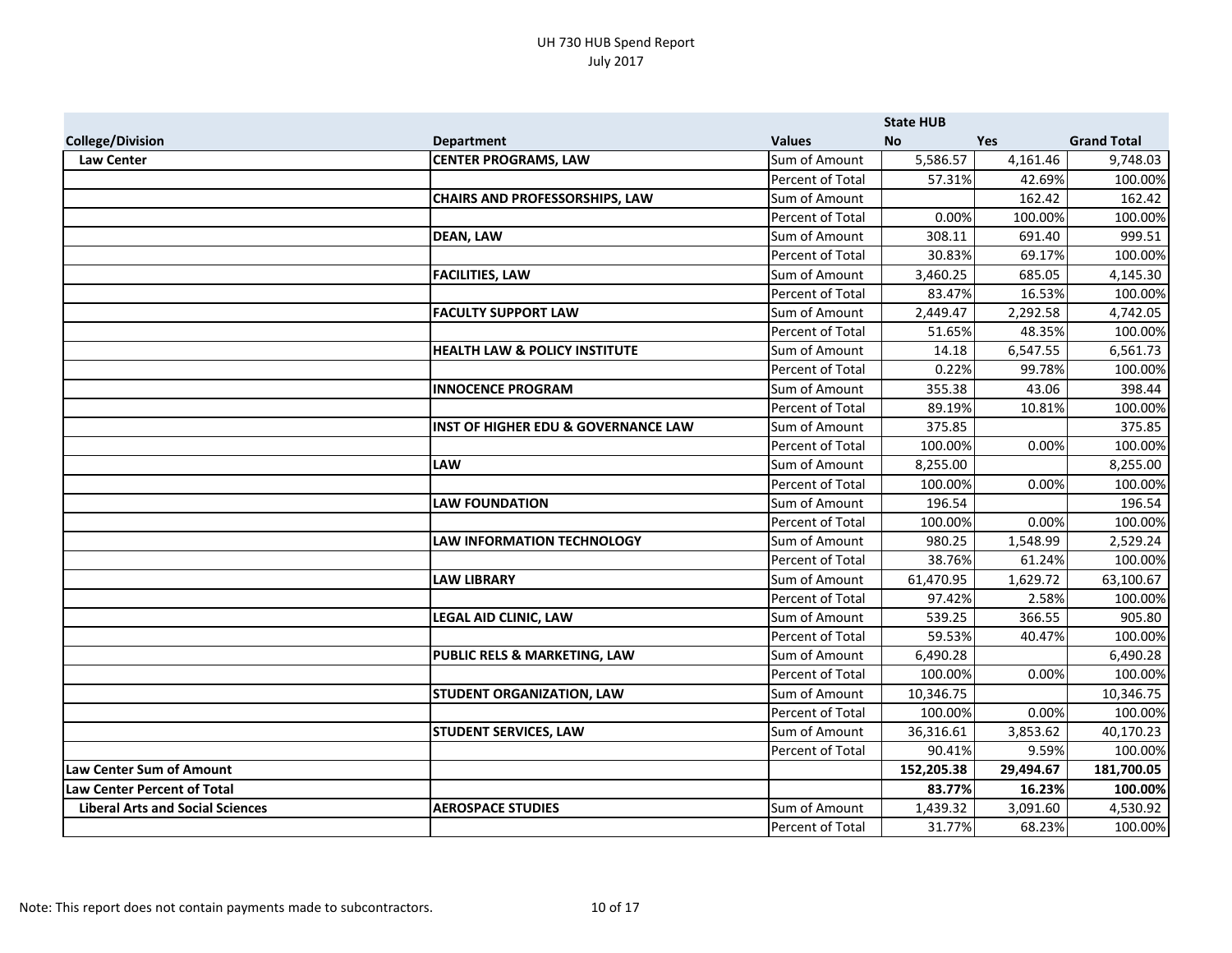|                                         |                                         |                  | <b>State HUB</b> |           |                    |
|-----------------------------------------|-----------------------------------------|------------------|------------------|-----------|--------------------|
| <b>College/Division</b>                 | <b>Department</b>                       | <b>Values</b>    | <b>No</b>        | Yes       | <b>Grand Total</b> |
| <b>Liberal Arts and Social Sciences</b> | <b>AFRICAN-AMERICAN STUDIES</b>         | Sum of Amount    | 174.18           | 672.25    | 846.43             |
|                                         |                                         | Percent of Total | 20.58%           | 79.42%    | 100.00%            |
|                                         | <b>ARTE PUBLICO</b>                     | Sum of Amount    | 33,391.90        |           | 33,391.90          |
|                                         |                                         | Percent of Total | 100.00%          | 0.00%     | 100.00%            |
|                                         | <b>CENTER FOR PUBLIC HISTORY</b>        | Sum of Amount    | 7,298.04         | 846.02    | 8,144.06           |
|                                         |                                         | Percent of Total | 89.61%           | 10.39%    | 100.00%            |
|                                         | <b>COMMUNICATION</b>                    | Sum of Amount    | 79,225.59        | 93.97     | 79,319.56          |
|                                         |                                         | Percent of Total | 99.88%           | 0.12%     | 100.00%            |
|                                         | <b>COMMUNICATIONS DISORDERS</b>         | Sum of Amount    | 1,544.01         | 119.84    | 1,663.85           |
|                                         |                                         | Percent of Total | 92.80%           | 7.20%     | 100.00%            |
|                                         | <b>COMPARATIVE CULTURAL STUDIES</b>     | Sum of Amount    | 294.36           | 4,751.54  | 5,045.90           |
|                                         |                                         | Percent of Total | 5.83%            | 94.17%    | 100.00%            |
|                                         | <b>CTR NEURO AND BIOMECH RESEARCH</b>   | Sum of Amount    | 291.75           |           | 291.75             |
|                                         |                                         | Percent of Total | 100.00%          | 0.00%     | 100.00%            |
|                                         | <b>DEAN, LIBERAL ARTS &amp; SOC SCI</b> | Sum of Amount    | 8,166.73         | 3,546.53  | 11,713.26          |
|                                         |                                         | Percent of Total | 69.72%           | 30.28%    | 100.00%            |
|                                         | <b>ECONOMICS</b>                        | Sum of Amount    | 12,407.67        | 6,310.24  | 18,717.91          |
|                                         |                                         | Percent of Total | 66.29%           | 33.71%    | 100.00%            |
|                                         | <b>ENGLISH</b>                          | Sum of Amount    | 9,698.43         | 12,648.61 | 22,347.04          |
|                                         |                                         | Percent of Total | 43.40%           | 56.60%    | 100.00%            |
|                                         | <b>HEALTH AND HUMAN PERFORMANCE</b>     | Sum of Amount    | 79,063.21        | 8,789.86  | 87,853.07          |
|                                         |                                         | Percent of Total | 89.99%           | 10.01%    | 100.00%            |
|                                         | <b>HISPANIC STUDIES</b>                 | Sum of Amount    | 6,135.19         | 6,938.51  | 13,073.70          |
|                                         |                                         | Percent of Total | 46.93%           | 53.07%    | 100.00%            |
|                                         | <b>HISTORY</b>                          | Sum of Amount    | 411.82           | 3,094.96  | 3,506.78           |
|                                         |                                         | Percent of Total | 11.74%           | 88.26%    | 100.00%            |
|                                         | <b>HOBBY CENTER FOR PUBLIC POLICY</b>   | Sum of Amount    | 53,410.88        | 36,605.77 | 90,016.65          |
|                                         |                                         | Percent of Total | 59.33%           | 40.67%    | 100.00%            |
|                                         | <b>MEXICAN-AMERICAN STUDIES</b>         | Sum of Amount    | 5,095.94         | 3,190.71  | 8,286.65           |
|                                         |                                         | Percent of Total | 61.50%           | 38.50%    | 100.00%            |
|                                         | <b>MILITARY SCIENCE</b>                 | Sum of Amount    | 285.93           | 15.64     | 301.57             |
|                                         |                                         | Percent of Total | 94.81%           | 5.19%     | 100.00%            |
|                                         | <b>MODERN AND CLASSICAL LANGUAGES</b>   | Sum of Amount    | 595.08           | 4,367.74  | 4,962.82           |
|                                         |                                         | Percent of Total | 11.99%           | 88.01%    | 100.00%            |
|                                         | <b>PHILOSOPHY</b>                       | Sum of Amount    |                  | 91.72     | 91.72              |
|                                         |                                         | Percent of Total | 0.00%            | 100.00%   | 100.00%            |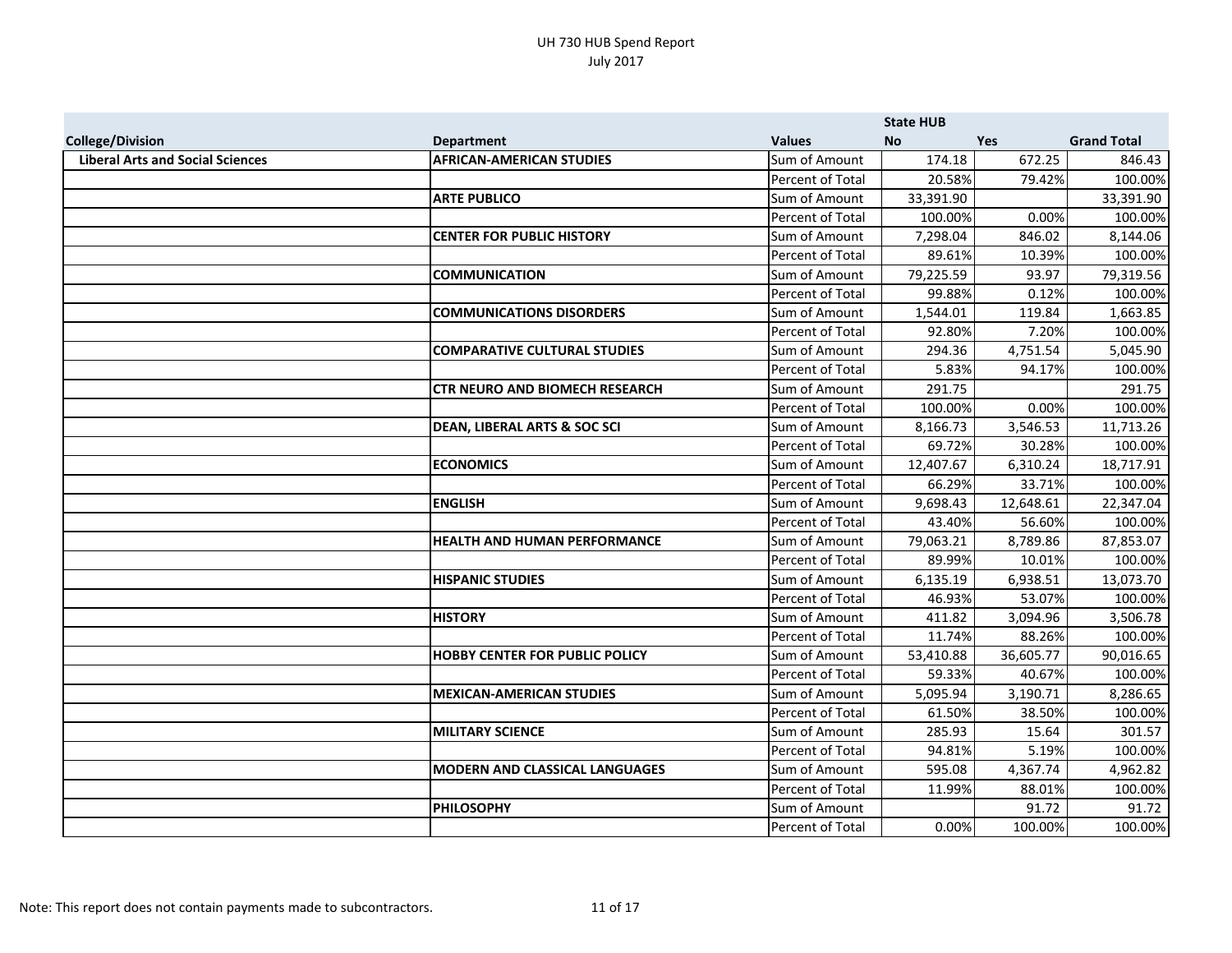|                                                          |                                                       |                         | <b>State HUB</b> |            |                    |
|----------------------------------------------------------|-------------------------------------------------------|-------------------------|------------------|------------|--------------------|
| <b>College/Division</b>                                  | <b>Department</b>                                     | <b>Values</b>           | <b>No</b>        | <b>Yes</b> | <b>Grand Total</b> |
| <b>Liberal Arts and Social Sciences</b>                  | <b>POLITICAL SCIENCE</b>                              | Sum of Amount           | 20,821.72        | 1,603.10   | 22,424.82          |
|                                                          |                                                       | Percent of Total        | 92.85%           | 7.15%      | 100.00%            |
|                                                          | <b>PSYCHOLOGY</b>                                     | Sum of Amount           | 83,736.39        | 28,872.33  | 112,608.72         |
|                                                          |                                                       | Percent of Total        | 74.36%           | 25.64%     | 100.00%            |
|                                                          | PUBLIC ADMINISTRATION PROGRAM                         | Sum of Amount           |                  | 257.00     | 257.00             |
|                                                          |                                                       | Percent of Total        | 0.00%            | 100.00%    | 100.00%            |
|                                                          | <b>SOCIOLOGY</b>                                      | Sum of Amount           | 35,841.91        | 3,608.19   | 39,450.10          |
|                                                          |                                                       | Percent of Total        | 90.85%           | 9.15%      | 100.00%            |
|                                                          | <b>WOMEN'S STUDIES PROGRAM</b>                        | Sum of Amount           | 99.64            | 48.40      | 148.04             |
|                                                          |                                                       | Percent of Total        | 67.31%           | 32.69%     | 100.00%            |
| <b>Liberal Arts and Social Sciences Sum of Amount</b>    |                                                       |                         | 439,429.69       | 129,564.53 | 568,994.22         |
| <b>Liberal Arts and Social Sciences Percent of Total</b> |                                                       |                         | 77.23%           | 22.77%     | 100.00%            |
| Library                                                  | <b>UNIVERSITY LIBRARIES</b>                           | Sum of Amount           | 446,702.13       | 162,717.87 | 609,420.00         |
|                                                          |                                                       | <b>Percent of Total</b> | 73.30%           | 26.70%     | 100.00%            |
| <b>Library Sum of Amount</b>                             |                                                       |                         | 446,702.13       | 162,717.87 | 609,420.00         |
| <b>Library Percent of Total</b>                          |                                                       |                         | 73.30%           | 26.70%     | 100.00%            |
| <b>Natural Science and Mathematics</b>                   | <b>BIOLOGY &amp; BIOCHEMISTRY</b>                     | Sum of Amount           | 118,776.75       | 2,059.65   | 120,836.40         |
|                                                          |                                                       | <b>Percent of Total</b> | 98.30%           | 1.70%      | 100.00%            |
|                                                          | <b>CHEMISTRY</b>                                      | Sum of Amount           | 199,137.96       | 9,117.33   | 208,255.29         |
|                                                          |                                                       | Percent of Total        | 95.62%           | 4.38%      | 100.00%            |
|                                                          | <b>COMPUTER SCIENCE</b>                               | Sum of Amount           | 17,245.12        | 2,854.33   | 20,099.45          |
|                                                          |                                                       | <b>Percent of Total</b> | 85.80%           | 14.20%     | 100.00%            |
|                                                          | <b>CTR FOR NUCLEAR RECEPTORS &amp; CELL SIGNALING</b> | Sum of Amount           | 42,531.84        | 35.04      | 42,566.88          |
|                                                          |                                                       | Percent of Total        | 99.92%           | 0.08%      | 100.00%            |
|                                                          | <b>DEAN, NATURAL SCIENCE &amp; MATHE</b>              | Sum of Amount           | 58,824.38        | 3,378.34   | 62,202.72          |
|                                                          |                                                       | <b>Percent of Total</b> | 94.57%           | 5.43%      | 100.00%            |
|                                                          | <b>EARTH AND ATMOSPHERIC SCIENCES</b>                 | Sum of Amount           | 25,289.05        | 2,427.57   | 27,716.62          |
|                                                          |                                                       | Percent of Total        | 91.24%           | 8.76%      | 100.00%            |
|                                                          | <b>HOUSTON COASTAL CENTER</b>                         | Sum of Amount           | 185.61           |            | 185.61             |
|                                                          |                                                       | Percent of Total        | 100.00%          | 0.00%      | 100.00%            |
|                                                          | <b>MATHEMATICS</b>                                    | Sum of Amount           | 20,981.70        | 7,053.83   | 28,035.53          |
|                                                          |                                                       | Percent of Total        | 74.84%           | 25.16%     | 100.00%            |
|                                                          | <b>PHYSICS</b>                                        | Sum of Amount           | 51,552.11        | 15,737.75  | 67,289.86          |
|                                                          |                                                       | Percent of Total        | 76.61%           | 23.39%     | 100.00%            |
| Natural Science and Mathematics Sum of Amount            |                                                       |                         | 534,524.52       | 42,663.84  | 577,188.36         |
| Natural Science and Mathematics Percent of Total         |                                                       |                         | 92.61%           | 7.39%      | 100.00%            |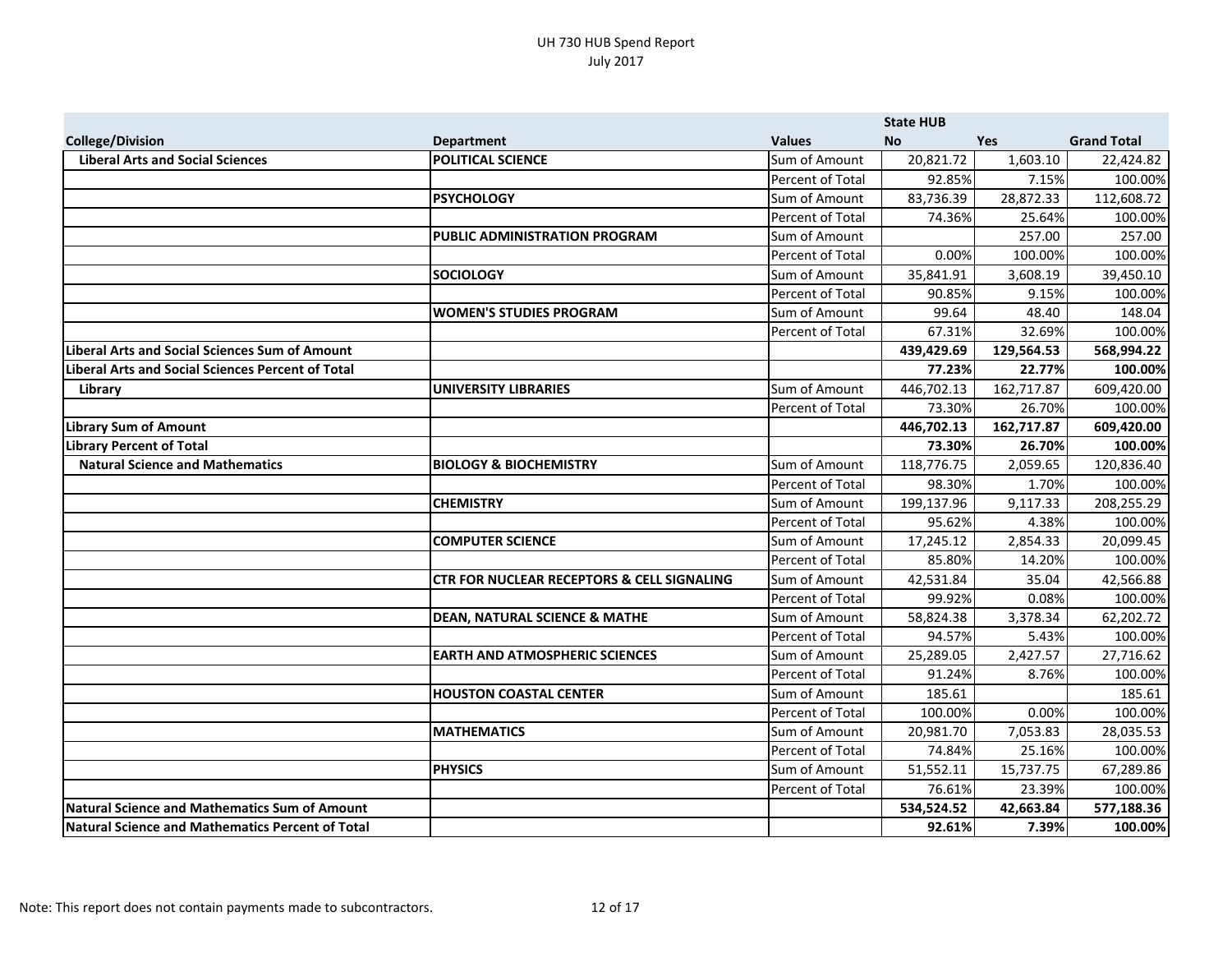|                                   |                                                     |                  | <b>State HUB</b> |            |                    |
|-----------------------------------|-----------------------------------------------------|------------------|------------------|------------|--------------------|
| <b>College/Division</b>           | <b>Department</b>                                   | <b>Values</b>    | <b>No</b>        | <b>Yes</b> | <b>Grand Total</b> |
| <b>Optometry</b>                  | <b>DEAN, OPTOMETRY</b>                              | Sum of Amount    | 41,453.67        | 2,310.76   | 43,764.43          |
|                                   |                                                     | Percent of Total | 94.72%           | 5.28%      | 100.00%            |
|                                   | <b>OPT VISION SCIENCES</b>                          | Sum of Amount    | 41,278.91        | 1,660.86   | 42,939.77          |
|                                   |                                                     | Percent of Total | 96.13%           | 3.87%      | 100.00%            |
|                                   | <b>OPTOMETRY CLINIC</b>                             | Sum of Amount    | 155,345.65       | 115,306.27 | 270,651.92         |
|                                   |                                                     | Percent of Total | 57.40%           | 42.60%     | 100.00%            |
| <b>Optometry Sum of Amount</b>    |                                                     |                  | 238,078.23       | 119,277.89 | 357,356.12         |
| <b>Optometry Percent of Total</b> |                                                     |                  | 66.62%           | 33.38%     | 100.00%            |
| Pharmacy                          | <b>DEAN, PHARMACY</b>                               | Sum of Amount    | 6,877.04         | 61,123.54  | 68,000.58          |
|                                   |                                                     | Percent of Total | 10.11%           | 89.89%     | 100.00%            |
|                                   | <b>EXPERIENTIAL PROGRAMS</b>                        | Sum of Amount    | 11,917.19        | 198.34     | 12,115.53          |
|                                   |                                                     | Percent of Total | 98.36%           | 1.64%      | 100.00%            |
|                                   | PHAR HEALTH OUTCOMES & POLICY                       | Sum of Amount    | 500.00           | 323.40     | 823.40             |
|                                   |                                                     | Percent of Total | 60.72%           | 39.28%     | 100.00%            |
|                                   | PHARM PRACTICE & TRANS RESEARCH                     | Sum of Amount    | 16,958.87        | 1,087.08   | 18,045.95          |
|                                   |                                                     | Percent of Total | 93.98%           | 6.02%      | 100.00%            |
|                                   | PHARMACOLOGICAL & PHARMACEUTIC                      | Sum of Amount    | 288,136.64       | 11,032.25  | 299,168.89         |
|                                   |                                                     | Percent of Total | 96.31%           | 3.69%      | 100.00%            |
|                                   | <b>STUDENT SERVICES PHARMACY</b>                    | Sum of Amount    | 9,045.73         | 84.09      | 9,129.82           |
|                                   |                                                     | Percent of Total | 99.08%           | 0.92%      | 100.00%            |
| <b>Pharmacy Sum of Amount</b>     |                                                     |                  | 333,435.47       | 73,848.70  | 407,284.17         |
| <b>Pharmacy Percent of Total</b>  |                                                     |                  | 81.87%           | 18.13%     | 100.00%            |
| <b>Research</b>                   | ADVANCED MANUFACTURING INSTITUTE (AMI)              | Sum of Amount    | 3,502.04         |            | 3,502.04           |
|                                   |                                                     | Percent of Total | 100.00%          | 0.00%      | 100.00%            |
|                                   | <b>ANIMAL CARE OPERATIONS</b>                       | Sum of Amount    | 63,048.42        | 1,419.29   | 64,467.71          |
|                                   |                                                     | Percent of Total | 97.80%           | 2.20%      | 100.00%            |
|                                   | <b>BUSINESS OPERATIONS &amp; IT</b>                 | Sum of Amount    | 14,416.37        | 35,091.61  | 49,507.98          |
|                                   |                                                     | Percent of Total | 29.12%           | 70.88%     | 100.00%            |
|                                   | <b>CENTER FOR ADVANCED COMPUTING &amp; DATA SYS</b> | Sum of Amount    | 1,810.34         | 122,359.32 | 124,169.66         |
|                                   |                                                     | Percent of Total | 1.46%            | 98.54%     | 100.00%            |
|                                   | <b>CENTER FOR ADVANCED MATERIALS</b>                | Sum of Amount    | 225.24           |            | 225.24             |
|                                   |                                                     | Percent of Total | 100.00%          | 0.00%      | 100.00%            |
|                                   | <b>CENTER FOR INDUSTRIAL PARTNERS</b>               | Sum of Amount    | 5,528.45         | 1,345.04   | 6,873.49           |
|                                   |                                                     | Percent of Total | 80.43%           | 19.57%     | 100.00%            |
|                                   | <b>DOR COMMUNICATIONS</b>                           | Sum of Amount    | 4,787.45         | 108.42     | 4,895.87           |
|                                   |                                                     | Percent of Total | 97.79%           | 2.21%      | 100.00%            |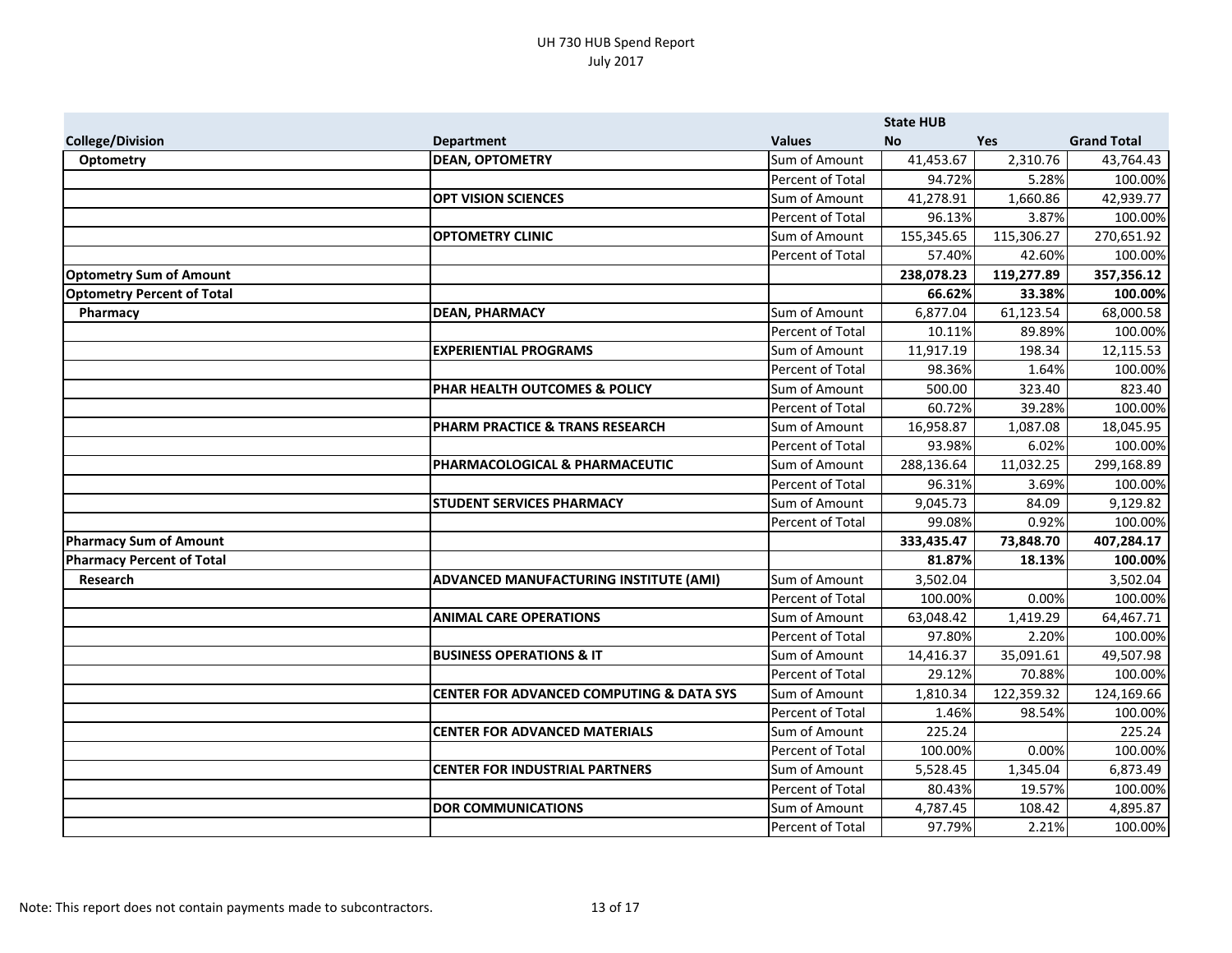|                                           |                                                |                         | <b>State HUB</b> |            |                    |
|-------------------------------------------|------------------------------------------------|-------------------------|------------------|------------|--------------------|
| <b>College/Division</b>                   | <b>Department</b>                              | <b>Values</b>           | <b>No</b>        | Yes        | <b>Grand Total</b> |
| Research                                  | <b>ENVIRONMENT HEALTH &amp; LIFE SAFETY</b>    | Sum of Amount           | 12,357.55        |            | 12,357.55          |
|                                           |                                                | Percent of Total        | 100.00%          | 0.00%      | 100.00%            |
|                                           | <b>GRANT DEVELOPMENT</b>                       | Sum of Amount           |                  | 46.21      | 46.21              |
|                                           |                                                | Percent of Total        | 0.00%            | 100.00%    | 100.00%            |
|                                           | <b>GRANTS AND CONTRACTS</b>                    | Sum of Amount           | 1,243.10         | 1,431.54   | 2,674.64           |
|                                           |                                                | Percent of Total        | 46.48%           | 53.52%     | 100.00%            |
|                                           | <b>HEALTH RESEARCH INSTITUTE</b>               | Sum of Amount           | 10,400.38        | 1,479.15   | 11,879.53          |
|                                           |                                                | Percent of Total        | 87.55%           | 12.45%     | 100.00%            |
|                                           | <b>OFFICE OF INTELLECTUAL PROPERTY MGMT</b>    | Sum of Amount           | 105,457.03       | 81.15      | 105,538.18         |
|                                           |                                                | Percent of Total        | 99.92%           | 0.08%      | 100.00%            |
|                                           | <b>RESEARCH</b>                                | Sum of Amount           | 89,843.16        | 4,004.53   | 93,847.69          |
|                                           |                                                | Percent of Total        | 95.73%           | 4.27%      | 100.00%            |
|                                           | <b>RESEARCH POLICIES/COMPLIANCE/COMMITTEES</b> | Sum of Amount           | 1,356.74         | 20.47      | 1,377.21           |
|                                           |                                                | Percent of Total        | 98.51%           | 1.49%      | 100.00%            |
|                                           | <b>TIMES</b>                                   | Sum of Amount           | 9,446.40         | 1,322.81   | 10,769.21          |
|                                           |                                                | Percent of Total        | 87.72%           | 12.28%     | 100.00%            |
|                                           | TX CTR SUPERCONDUCTIVITY AT UH                 | Sum of Amount           | 28,851.34        | 1,147.16   | 29,998.50          |
|                                           |                                                | <b>Percent of Total</b> | 96.18%           | 3.82%      | 100.00%            |
|                                           | TX OBESITY RESEARCH CENTER                     | Sum of Amount           | 5,309.92         |            | 5,309.92           |
|                                           |                                                | Percent of Total        | 100.00%          | 0.00%      | 100.00%            |
|                                           | UH SEQUENCING CORE FACILITY                    | Sum of Amount           | 17,063.07        |            | 17,063.07          |
|                                           |                                                | Percent of Total        | 100.00%          | 0.00%      | 100.00%            |
| <b>Research Sum of Amount</b>             |                                                |                         | 374,647.00       | 169,856.70 | 544,503.70         |
| <b>Research Percent of Total</b>          |                                                |                         | 68.81%           | 31.19%     | 100.00%            |
| <b>School of Nursing</b>                  | <b>DEAN, SCHOOL OF NURSING</b>                 | Sum of Amount           | 577.30           | 989.16     | 1,566.46           |
|                                           |                                                | Percent of Total        | 36.85%           | 63.15%     | 100.00%            |
| <b>School of Nursing Sum of Amount</b>    |                                                |                         | 577.30           | 989.16     | 1,566.46           |
| <b>School of Nursing Percent of Total</b> |                                                |                         | 36.85%           | 63.15%     | 100.00%            |
| <b>Student Affairs</b>                    | <b>ADMISSIONS</b>                              | Sum of Amount           | 65,394.53        | 1,534.85   | 66,929.38          |
|                                           |                                                | Percent of Total        | 97.71%           | 2.29%      | 100.00%            |
|                                           | <b>CAMPUS RECREATION</b>                       | Sum of Amount           | 38,389.04        | 1,973.10   | 40,362.14          |
|                                           |                                                | Percent of Total        | 95.11%           | 4.89%      | 100.00%            |
|                                           | <b>CAMPUS SOLUTIONS SERVICES</b>               | Sum of Amount           | 59,147.80        | 20,029.70  | 79,177.50          |
|                                           |                                                | Percent of Total        | 74.70%           | 25.30%     | 100.00%            |
|                                           | <b>ICENTER FOR DIVERSITY &amp; INCLUSION</b>   | Sum of Amount           | 1,514.34         | 306.56     | 1,820.90           |
|                                           |                                                | Percent of Total        | 83.16%           | 16.84%     | 100.00%            |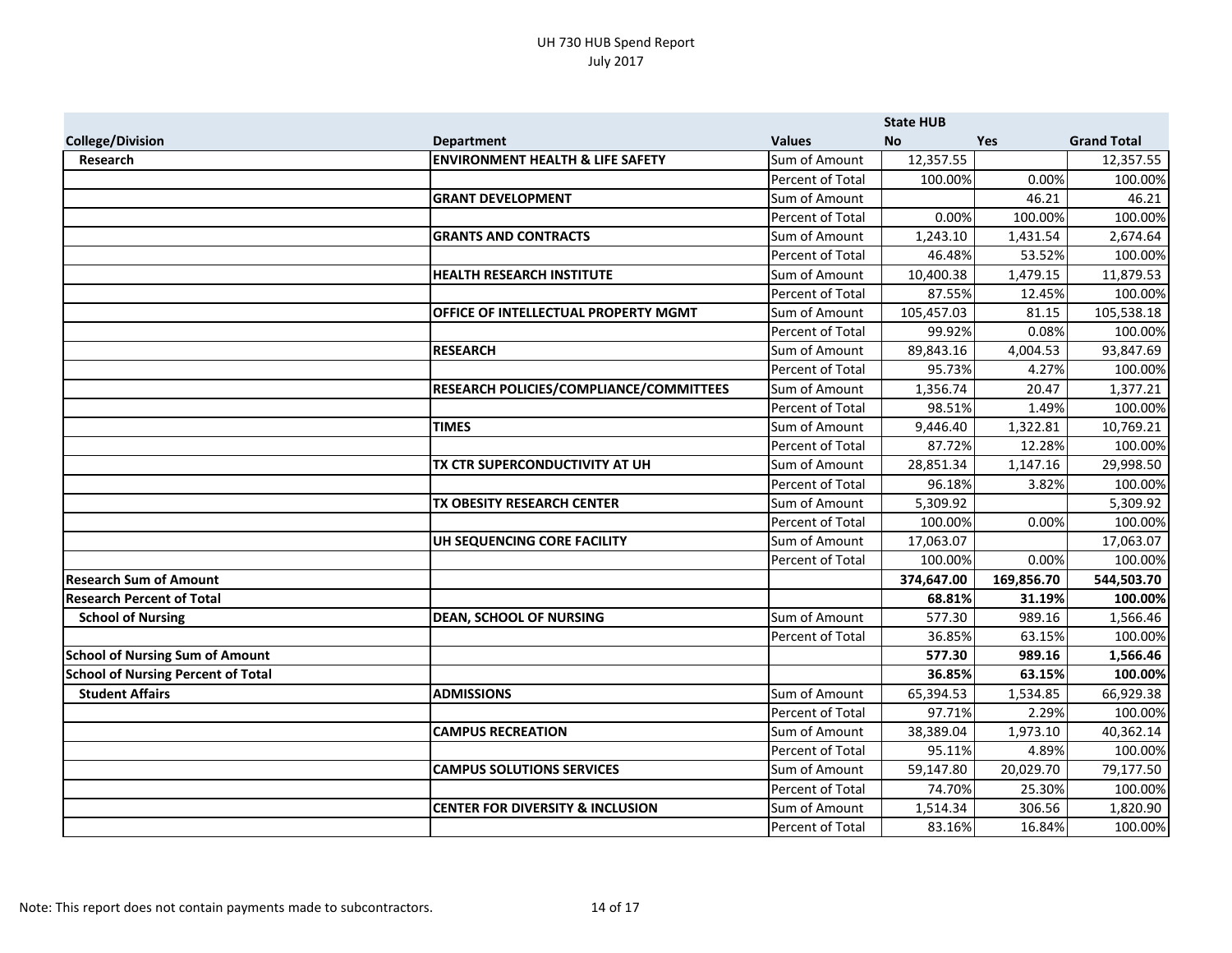|                         |                                           |                  | <b>State HUB</b> |            |                    |
|-------------------------|-------------------------------------------|------------------|------------------|------------|--------------------|
| <b>College/Division</b> | <b>Department</b>                         | <b>Values</b>    | <b>No</b>        | <b>Yes</b> | <b>Grand Total</b> |
| <b>Student Affairs</b>  | <b>CENTER FOR STUDENT INVOLVEMENT</b>     | Sum of Amount    | 9,334.41         | 2,428.01   | 11,762.42          |
|                         |                                           | Percent of Total | 79.36%           | 20.64%     | 100.00%            |
|                         | <b>CENTER FOR STUDENT MEDIA</b>           | Sum of Amount    | 3,541.34         |            | 3,541.34           |
|                         |                                           | Percent of Total | 100.00%          | 0.00%      | 100.00%            |
|                         | <b>CENTER FOR STUDENTS W/DISABILITIES</b> | Sum of Amount    | 8,439.11         | 905.53     | 9,344.64           |
|                         |                                           | Percent of Total | 90.31%           | 9.69%      | 100.00%            |
|                         | <b>CHILDREN'S LEARNING CENTER</b>         | Sum of Amount    | 9,871.40         | 1,759.41   | 11,630.81          |
|                         |                                           | Percent of Total | 84.87%           | 15.13%     | 100.00%            |
|                         | <b>COUGARS IN RECOVERY</b>                | Sum of Amount    | 283.72           | 249.42     | 533.14             |
|                         |                                           | Percent of Total | 53.22%           | 46.78%     | 100.00%            |
|                         | <b>COUNSELING AND PSYCH SVCS</b>          | Sum of Amount    | 2,381.41         | 5,043.67   | 7,425.08           |
|                         |                                           | Percent of Total | 32.07%           | 67.93%     | 100.00%            |
|                         | <b>DEAN OF STUDENTS</b>                   | Sum of Amount    | 693.23           | 16,253.69  | 16,946.92          |
|                         |                                           | Percent of Total | 4.09%            | 95.91%     | 100.00%            |
|                         | <b>ENROLLMENT MANAGEMENT SERVICES</b>     | Sum of Amount    | 187.43           | 79.32      | 266.75             |
|                         |                                           | Percent of Total | 70.26%           | 29.74%     | 100.00%            |
|                         | <b>LGBTQ RESOURCE CENTER</b>              | Sum of Amount    | 188.23           | 44.82      | 233.05             |
|                         |                                           | Percent of Total | 80.77%           | 19.23%     | 100.00%            |
|                         | OFFICE OF THE UNIVERSITY REGISTRAR        | Sum of Amount    | 15,552.09        | 986.62     | 16,538.71          |
|                         |                                           | Percent of Total | 94.03%           | 5.97%      | 100.00%            |
|                         | <b>RELIGION CENTER</b>                    | Sum of Amount    | 909.84           |            | 909.84             |
|                         |                                           | Percent of Total | 100.00%          | 0.00%      | 100.00%            |
|                         | <b>SCHOLARSHIPS AND FINANCIAL AID</b>     | Sum of Amount    | 2,023.90         | 5,454.02   | 7,477.92           |
|                         |                                           | Percent of Total | 27.07%           | 72.93%     | 100.00%            |
|                         | <b>STUDENT AFFAIRS</b>                    | Sum of Amount    | 11,953.33        | 975.49     | 12,928.82          |
|                         |                                           | Percent of Total | 92.45%           | 7.55%      | 100.00%            |
|                         | STUDENT AFFAIRS BUSINESS SERVICES         | Sum of Amount    | 194.08           | 2,789.12   | 2,983.20           |
|                         |                                           | Percent of Total | 6.51%            | 93.49%     | 100.00%            |
|                         | <b>STUDENT AFFAIRS IT SERVICES</b>        | Sum of Amount    | 2,786.91         | 77,527.00  | 80,313.91          |
|                         |                                           | Percent of Total | 3.47%            | 96.53%     | 100.00%            |
|                         | <b>STUDENT CENTER</b>                     | Sum of Amount    | 20,126.01        | 19,864.90  | 39,990.91          |
|                         |                                           | Percent of Total | 50.33%           | 49.67%     | 100.00%            |
|                         | <b>STUDENT HEALTH CENTER</b>              | Sum of Amount    | 9,835.42         | 3,455.21   | 13,290.63          |
|                         |                                           | Percent of Total | 74.00%           | 26.00%     | 100.00%            |
|                         | <b>STUDENT HOUSING - RESID LIFE</b>       | Sum of Amount    | 136,925.38       | 1,091.84   | 138,017.22         |
|                         |                                           | Percent of Total | 99.21%           | 0.79%      | 100.00%            |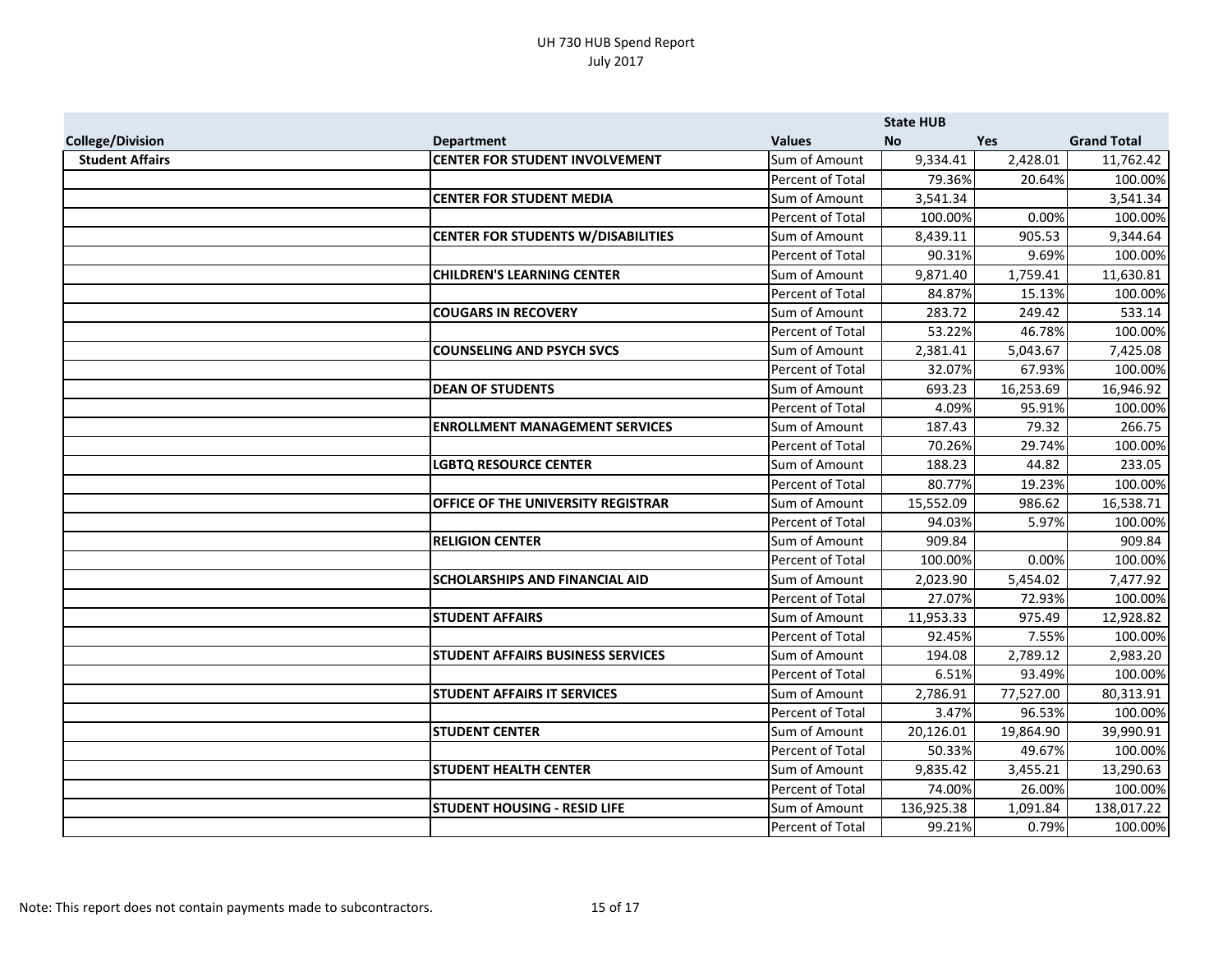|                                                   |                                           |                  | <b>State HUB</b> |            |                    |
|---------------------------------------------------|-------------------------------------------|------------------|------------------|------------|--------------------|
| <b>College/Division</b>                           | <b>Department</b>                         | <b>Values</b>    | <b>No</b>        | Yes        | <b>Grand Total</b> |
| <b>Student Affairs</b>                            | <b>UNIVERSITY CAREER SERVICES</b>         | Sum of Amount    | 1,261.73         |            | 1,261.73           |
|                                                   |                                           | Percent of Total | 100.00%          | 0.00%      | 100.00%            |
|                                                   | <b>URBAN EXPERIENCE VPSA</b>              | Sum of Amount    | 2,426.17         |            | 2,426.17           |
|                                                   |                                           | Percent of Total | 100.00%          | 0.00%      | 100.00%            |
|                                                   | <b>VETERAN SERVICES</b>                   | Sum of Amount    | 17.99            |            | 17.99              |
|                                                   |                                           | Percent of Total | 100.00%          | 0.00%      | 100.00%            |
|                                                   | <b>WELLNESS CENTER</b>                    | Sum of Amount    | 1,255.98         | 19.99      | 1,275.97           |
|                                                   |                                           | Percent of Total | 98.43%           | 1.57%      | 100.00%            |
|                                                   | <b>WOMEN &amp; GENDER RESOURCE CENTER</b> | Sum of Amount    | 79.99            | 228.85     | 308.84             |
|                                                   |                                           | Percent of Total | 25.90%           | 74.10%     | 100.00%            |
| <b>Student Affairs Sum of Amount</b>              |                                           |                  | 404,714.81       | 163,001.12 | 567,715.93         |
| <b>Student Affairs Percent of Total</b>           |                                           |                  | 71.29%           | 28.71%     | 100.00%            |
| <b>Technology</b>                                 | <b>CENTER FOR LIFE SCIENCES TECH</b>      | Sum of Amount    | 338.43           |            | 338.43             |
|                                                   |                                           | Percent of Total | 100.00%          | 0.00%      | 100.00%            |
|                                                   | <b>CONSTRUCTION MANAGEMENT</b>            | Sum of Amount    | 16,305.06        | 2,809.50   | 19,114.56          |
|                                                   |                                           | Percent of Total | 85.30%           | 14.70%     | 100.00%            |
|                                                   | CTR FOR INFO SCRTY, RES & EDU             | Sum of Amount    | 60,233.31        |            | 60,233.31          |
|                                                   |                                           | Percent of Total | 100.00%          | 0.00%      | 100.00%            |
|                                                   | <b>DEAN, TECHNOLOGY</b>                   | Sum of Amount    | 184,780.66       | 15,490.32  | 200,270.98         |
|                                                   |                                           | Percent of Total | 92.27%           | 7.73%      | 100.00%            |
|                                                   | <b>ENGINEERING TECHNOLOGY</b>             | Sum of Amount    | 9,319.07         | 1,771.30   | 11,090.37          |
|                                                   |                                           | Percent of Total | 84.03%           | 15.97%     | 100.00%            |
|                                                   | HUMAN DEVELOP AND CONSUMER SCI            | Sum of Amount    | 15,715.96        |            | 15,715.96          |
|                                                   |                                           | Percent of Total | 100.00%          | 0.00%      | 100.00%            |
|                                                   | <b>INFORMATION &amp; LOGISTICS TECH</b>   | Sum of Amount    | 10,181.70        | 5,655.08   | 15,836.78          |
|                                                   |                                           | Percent of Total | 64.29%           | 35.71%     | 100.00%            |
| <b>Technology Sum of Amount</b>                   |                                           |                  | 296,874.19       | 25,726.20  | 322,600.39         |
| <b>Technology Percent of Total</b>                |                                           |                  | 92.03%           | 7.97%      | 100.00%            |
| Univ Marketing, Comm & Media Rel                  | MARKETING-UNIV MKT, COMM & MEDIA REL      | Sum of Amount    | 11,180.00        | 29,000.00  | 40,180.00          |
|                                                   |                                           | Percent of Total | 27.82%           | 72.18%     | 100.00%            |
|                                                   | VC/VP UNIV MKTG, COMM & MEDIA REL         | Sum of Amount    | 33,042.59        | 3,880.09   | 36,922.68          |
|                                                   |                                           | Percent of Total | 89.49%           | 10.51%     | 100.00%            |
| Univ Marketing, Comm & Media Rel Sum of Amount    |                                           |                  | 44,222.59        | 32,880.09  | 77,102.68          |
| Univ Marketing, Comm & Media Rel Percent of Total |                                           |                  | 57.36%           | 42.64%     | 100.00%            |
| <b>University Advancement</b>                     | <b>ALUMNI RELATIONS</b>                   | Sum of Amount    | 974.75           | 684.79     | 1,659.54           |
|                                                   |                                           | Percent of Total | 58.74%           | 41.26%     | 100.00%            |